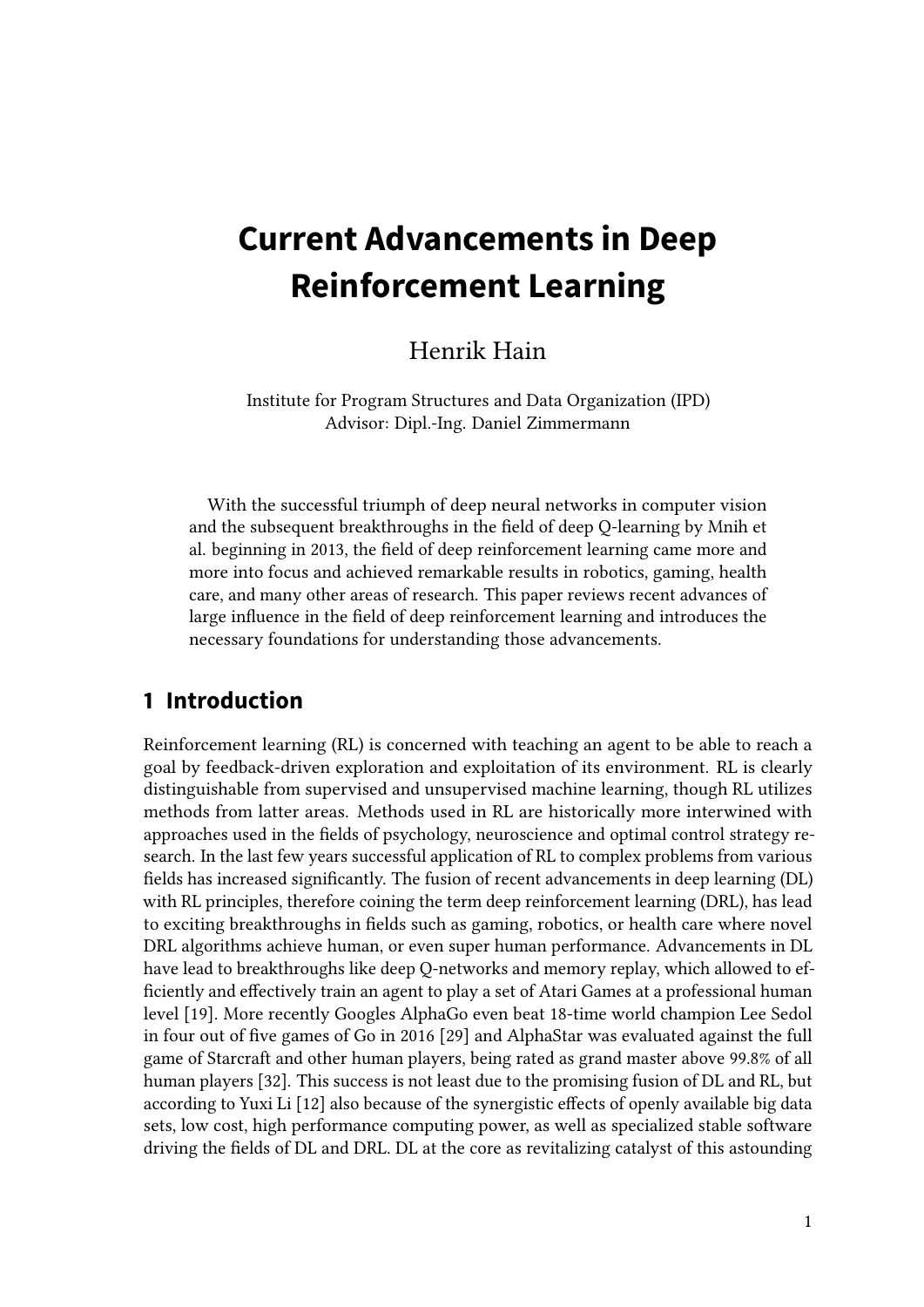progress in the field of reinforcement learning, have lead the MIT to select DL and RL as game changing technologies in 2013's and 2017's MIT Technology Review. Silver et al. [\[29\]](#page-19-0) even came up with the formula that artificial intelligence (AI) equals DL plus RL. Li [\[12\]](#page-17-0) mentions the possibility to elevate the time consuming and error prone task of manually creating domain specific feature representations with the help of deep learning. The main reason for this capability of deep learning is that deep neural networks excel in extracting lower dimensional deep hierarchical feature representations of high dimensional input data being trained in an end-to-end fashion via gradient descent and back propagation. As the purpose of this paper is to give an overview on more recent advancements in DRL, while introducing the necessary foundations of reinforcement learning in parallel, it is structured as follows. Initially foundations and main core elements of RL are introduced in section [2,](#page-1-0) beginning with a neural network primer in subsection [2.1.](#page-1-1) Subsequently deep learning is presented in subsection [2.2,](#page-3-0) followed by important core elements of reinforcement learning in subsection [2.3.](#page-5-0) Section [3](#page-8-0) highlights recent advancements in an analytical way and sketches used approaches that lead to significant improvements in specific DRL sub areas. An overview on hyper parameter optimization is given in section [4.](#page-13-0) A selection of DRL solutions, utilizing formerly introduced advancements, is discussed in section [5](#page-14-0) and subsequent subsections. Finally, this paper closes with an outlook and discussion of the covered material in section [6.](#page-16-0)

# <span id="page-1-0"></span>**2 Foundation and Core Elements**

#### <span id="page-1-1"></span>**2.1 Neural Networks**

Neural networks (NN) are a class of non-linear, non-parametric statistical models [\[8\]](#page-17-1) used for supervised, self-supervised, and unsupervised machine learning tasks like, e.g classification, function approximation, pattern completion, and representation learning. Historically NN are used for numerous sub tasks within the reinforcement learning setting [\[2,](#page-17-2) [24,](#page-18-1) [31\]](#page-19-2), e.g. for directly learning actions in a continuous state space. NN can be categorized as inductive, sub symbolic models, performing well in both incremental and non-incremental environments [\[16\]](#page-18-2). A neural network consists of several neurons arranged in individual layers. In the standard case of a fully connected feed forward neural network, each neuron of layer  $n - 1$  is connected to each neuron of layer *n* by an edge of weight w. Though, connectivity between neurons of different layers is usually an architectural decision. Layers located between the input and output layers are called hidden layers. Informally, hidden layer neurons can be considered as classifiers or property computers. Figure [1](#page-2-0) shows a single neuron consisting of a sum function that calculates the scalar product between an input vector  $x$  and a weight vector  $w$ . The calculated scalar product serves as input to the non-linear sigmoid activation function. Training a neural network corresponds to learning the individual weights  $w$  or the weight matrix  $W$ . Figure [2](#page-2-1) shows a so-called "vanilla neural net" [\[8\]](#page-17-1) with a single hidden layer. The net consists of an input layer with the input vector  $x = [x_1, x_2, x_3, ..., x_{p-1}, x_p]^T$ , a single hidden layer represented by the vector  $z = [z_1, z_2, z_3, ..., z_m]^T$  and the output layer  $y = [y_1, y_2, ..., y_k]^T$ . To train a neural network means to minimize a loss function that quantifies the difference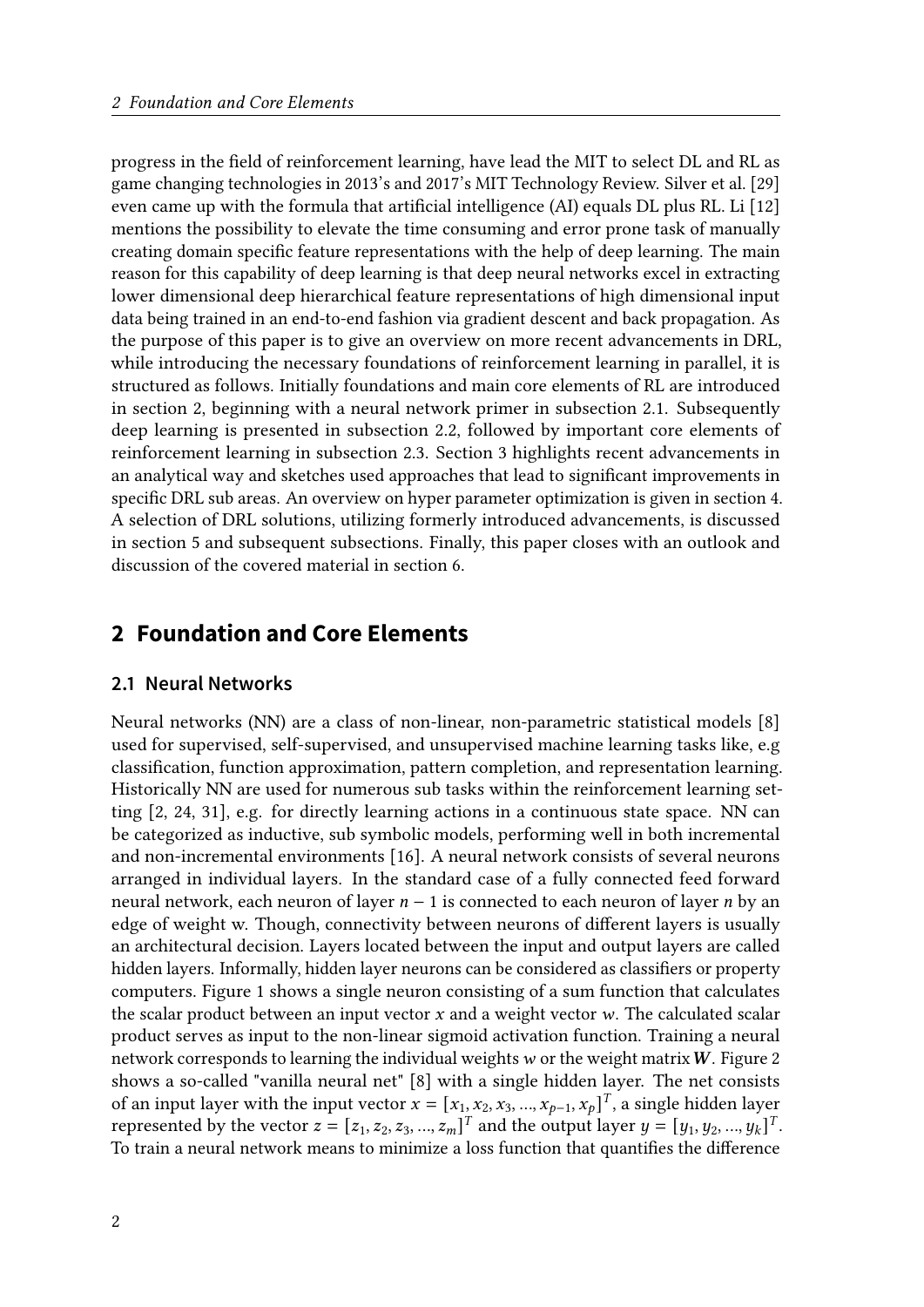<span id="page-2-0"></span>

Figure 1: Schematic of a single neuron with a sigmoid activation function  $f = \frac{1}{e^{\gamma r}}$  $\frac{1}{1+e^{-\sum_{i=0}^{n} x_i w_i}}.$ 

<span id="page-2-1"></span>

Figure 2: Schematic of a single hidden layer, feed-forward neural network.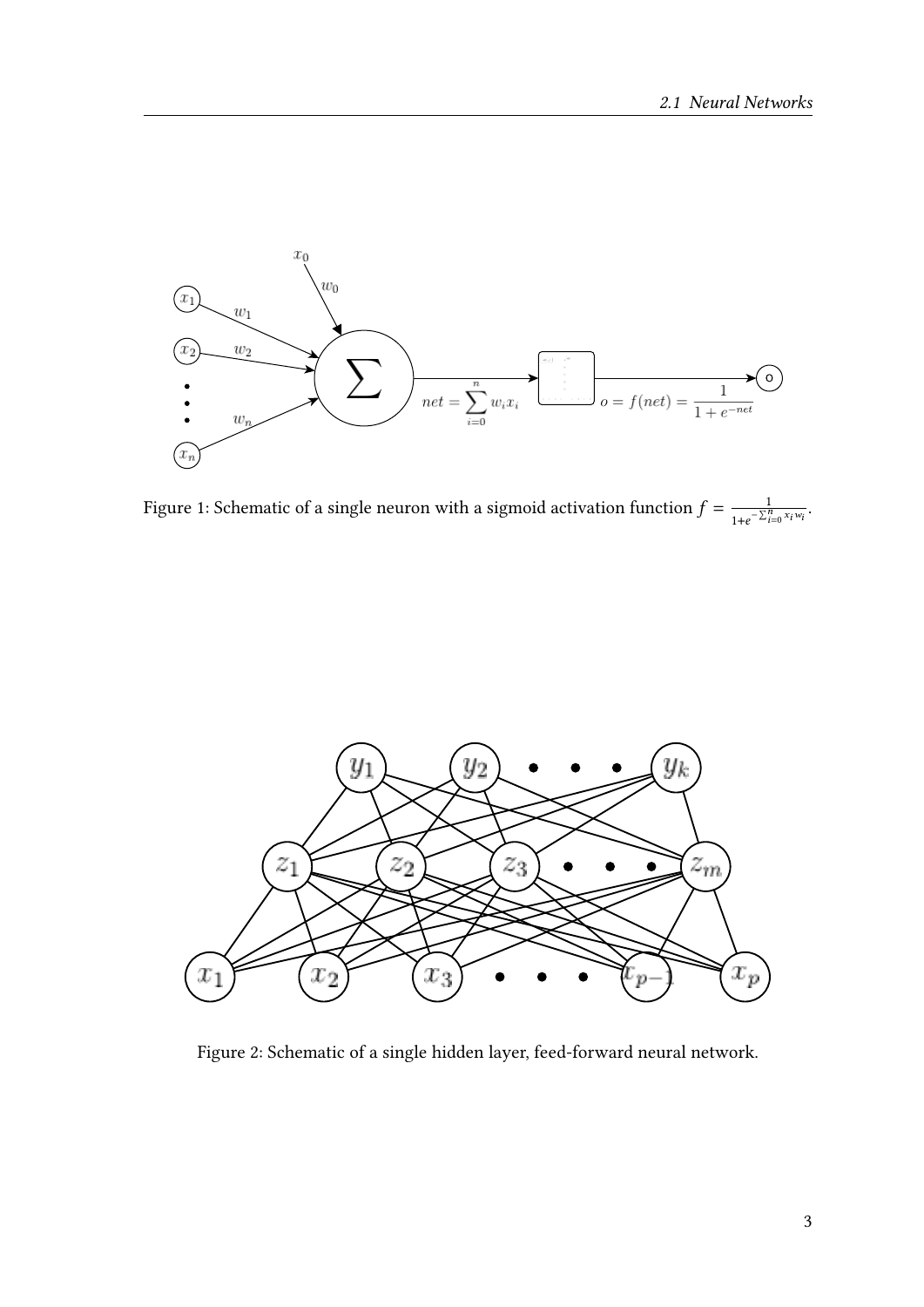between an expected output target vector t and an output o. In a supervised machine learning setting, training a neural network means to adjust a weight matrix  $W$  in such a way, that a loss function  $l$ , which quantifies the difference between the input vector  $t$ and an output *o*, is minimized. This is achieved by gradient descent on the error function and back-propagation of the corrected error portion to the individual weights. For the case of a mean square error function, this is obtained by calculating the gradient of  $E(w) = \frac{1}{2\pi}$  $\frac{1}{2|D|}\sum_{d\in D} (t_d - o_d)$ , that is  $\nabla E(w) = \left[\frac{\partial E}{\partial w}\right]$  $\frac{\partial E}{\partial w_0}, \frac{\partial E}{\partial w}$  $\frac{\partial E}{\partial w_1}, \dots, \frac{\partial E}{\partial w_n}$  $\frac{\partial E}{\partial w_a}$ ] and applying the learning rule  $w \leftarrow w + \Delta w$ , respectively  $\Delta w = -\eta \nabla E(w)$  with learning rate  $\eta$ . Back propagation of the error is then performed by applying the back propagation update algorithm, given by the common delta rule presented in equation [1](#page-3-1)

<span id="page-3-1"></span>
$$
\delta_j = \begin{cases} o_j(1 - o_j), & \text{if } \sum \delta_k w_{jk} \notin output \\ o_j(1 - o_j)(t_j - o_j) & \text{if } j \in output \end{cases} \tag{1}
$$

A neural network has multiple hyper parameters that can be optimized such as, the number of layers to use, which type of activation function, or the kind of loss function. Hyper parameter settings are typically optimized with the help of k-fold cross-validation. Hyper parameter optimization is discussed in more detail in section [4.](#page-13-0) When a neural network uses several hidden layers for the purpose of learning feature hierarchies from, e.g. raw sensory inputs such as camera images, we speak of deep learning, which since the breakthrough of Mnih et al. ,in form of utilizing DNN for Q-learning [\[19\]](#page-18-0), is used increasingly in the RL context.

#### <span id="page-3-0"></span>**2.2 Deep Learning**

One of the main reasons for the success of deep neural networks is that they can be successfully used for facilitating or even completely eliminating the error-prone process of manual feature extraction, usually conducted by domain experts. The property of implicitly learning deep feature hierarchies makes deep neural networks very useful for the problem of reinforcement learning, e.g. an agent being able to learn effective deep hierarchical abstractions (model) of the environment the agent operates in, e.g. for the purpose of planning. Typically, DL involves many hidden layers because it is assumed that data of hierarchical structure is best represented by a similarly hierarchical model architecture. Although the idea to use neural networks for the purpose of image recognition is not new [\[11\]](#page-17-3), it was not until 2012 that the usage of deep learning approaches increased signicantly as Krizhevsky et al. [\[10\]](#page-17-4) used a deep convolutional neural network (DCNN) approach, called AlexNet, for the challenging ImageNet Large Scale Visual Recognition Competition (ILSVRC), outperforming other approaches by a large margin. DCNN are especially useful for extracting lower-dimensional feature hierarchies from high-dimensional sensory inputs, e.g. from camera images, eventually leading to the development of deep Q-networks [\[18\]](#page-18-3) in 2015 and their successors mentioned in section [3](#page-8-0) . A DCNN is a type of feed forward network comprised of sequentially ordered convolutional, pooling, and fully connected layers. A DCNN uses convolution layers for performing ltering operations on raw input data, e.g. multiplication or accumulation, to drastically reduce the number of required parameters and to achieve computational feasibility. To further speed up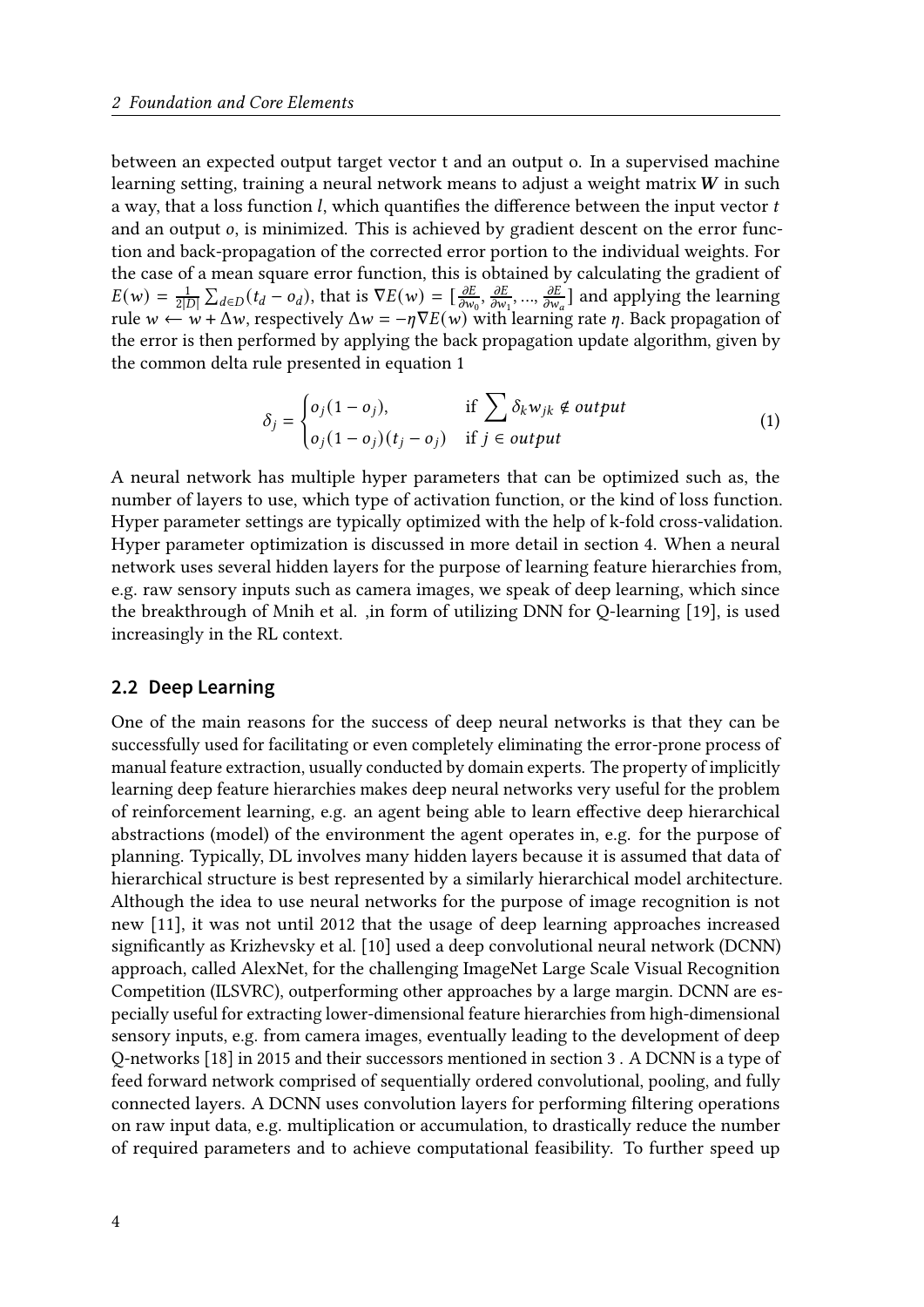

<span id="page-4-0"></span>Figure 3: Functional schema of a max-pooling ( $max(.)$ ) layer with 2  $*$  2 filter and stride 2

<span id="page-4-1"></span>

Hierarchical features of lower dimensionality

Figure 4: Schematic of a convolutional neural network with two convolutional layers, two max pooling layers and a fully connected feed forward classifier.

computation and avoid saturation, often a rectified linear unit  $q = max(0, x)$  (RELU) is used as activation function. To increase robustness against noise and disorder, pooling layers are used, which apply a dimensionality reducing sum, average or maximum function to image patches. Figure [3](#page-4-0) shows the schematic functionality of a max pooling layer calculating a pooled feature map by applying  $max(.)$  with 2  $*$  2 filter and stride 2. Figure [4](#page-4-1) shows the schematic of a DCNN with 2 convolution layers where each convolution layer has its own pooling layer and a fully connected feed forward neural network classifier for cat recognition following. This type of network architecture is advantageous since the network can be trained end-to-end in one pass and be applied directly to the raw input data. Another type of deep neural networks are recurrent neural networks (RNN), where connections between nodes form a directed temporal graph and all levels share the same weight w when unfolded. RNNs are typically used to process sequential inputs, e.g. speech or continuous writing input data. As RNN are not able to retain information over time due to the vanishing gradient issue, Hochreiter and Schmidhuber proposed long short term memory networks LSTM [\[9\]](#page-17-5), whereas more recently Chung et al. proposed the introduction of gated recurrent units [\[5\]](#page-17-6) in 2014, by utilizing gating approaches for modifying information in recurrent nodes.

An extraordinary feature of neural network structures is that they can be combined and trained end-to-end using the back propagation algorithm. This characteristic makes them suitable for a wide range of applications in reinforcement learning.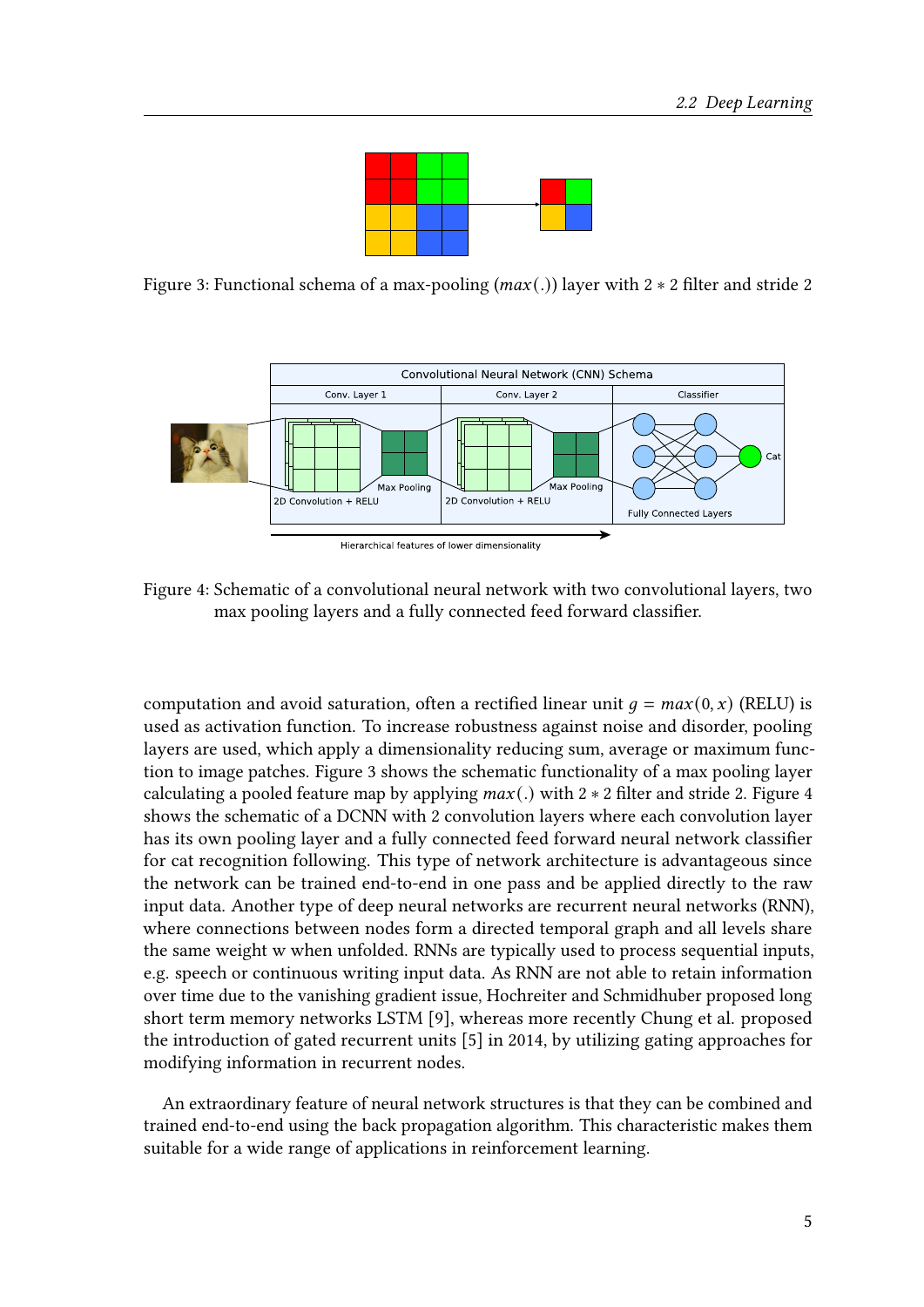<span id="page-5-1"></span>



### <span id="page-5-0"></span>**2.3 Reinforcement Learning**

Reinforcement learning is the mapping of situations to actions for reaching a specified goal. In a computational environment this corresponds to the maximization of a numerical reward signal according to [\[31\]](#page-19-2). As optimal actions to reach a goal are usually not known in advance, an agent, or actor, has to experiment in the given environment. Experimentation can be broken down into *exploration* and *exploitation*, e.g. execute possible actions to find those with the highest reward. The most difficult case occurs when actions influence not only immediate but also subsequent rewards.

Experimentation and result, respectively "trial-and-error search and delayed reward" [\[31\]](#page-19-2) are key properties distinguishing reinforcement learning from other types of machine learning. Thus, one can identify four main elements of reinforcement learning. Firstly, a policy representing the behavior of an agent, mapping sensory perception of the environment to possible actions in an environment at a given state. Secondly, an immediate reward signal at a single time step from the environment, where it is the objective of the agent to maximize the total reward received.

Thirdly, a *value function* specifying the total amount of reward expected from a given state, therefore defining the value of a state. Finally, an optional *model* of the environment resembling the behavior of the environment, allowing the agent to utilize inference and planning methods. More formally, a RL agent in a discrete state and action space is interacting, or experimenting, with, an environment, or model of an environment, over time, perceiving a state  $s_t$  from a state space S at each time step t and reacting by selecting an action  $a_t$  from action space A according to policy  $\pi(a_t|s)$ , transitioning to state  $s_{t+1}$ . The agent receives a reward  $r_t$  according to  $R(s, a)$ , with  $r_t \in \mathbb{R}$ , in case a model is given, or else according to a probability  $P(s_{t+1}|s_t, a_t)$ . In non-episodic cases, rewards are weighted by a discount factor  $\gamma$ , assuming earlier rewards have less impact on the current state. This leads to the expected, discounted return function  $R_t = \sum_{k=0}^{\infty} \gamma^k r_{t+l}$  with discount rate  $\gamma \in (0, 1]$ , depicted as perception-action-loop in figure [5.](#page-5-1)

An agent in a RL problem operates on the basis of state and action evaluation rather than receiving instructions on what to do. This characteristic stands in contrast to supervised and unsupervised machine learning. Thus an agent needs to balance search for better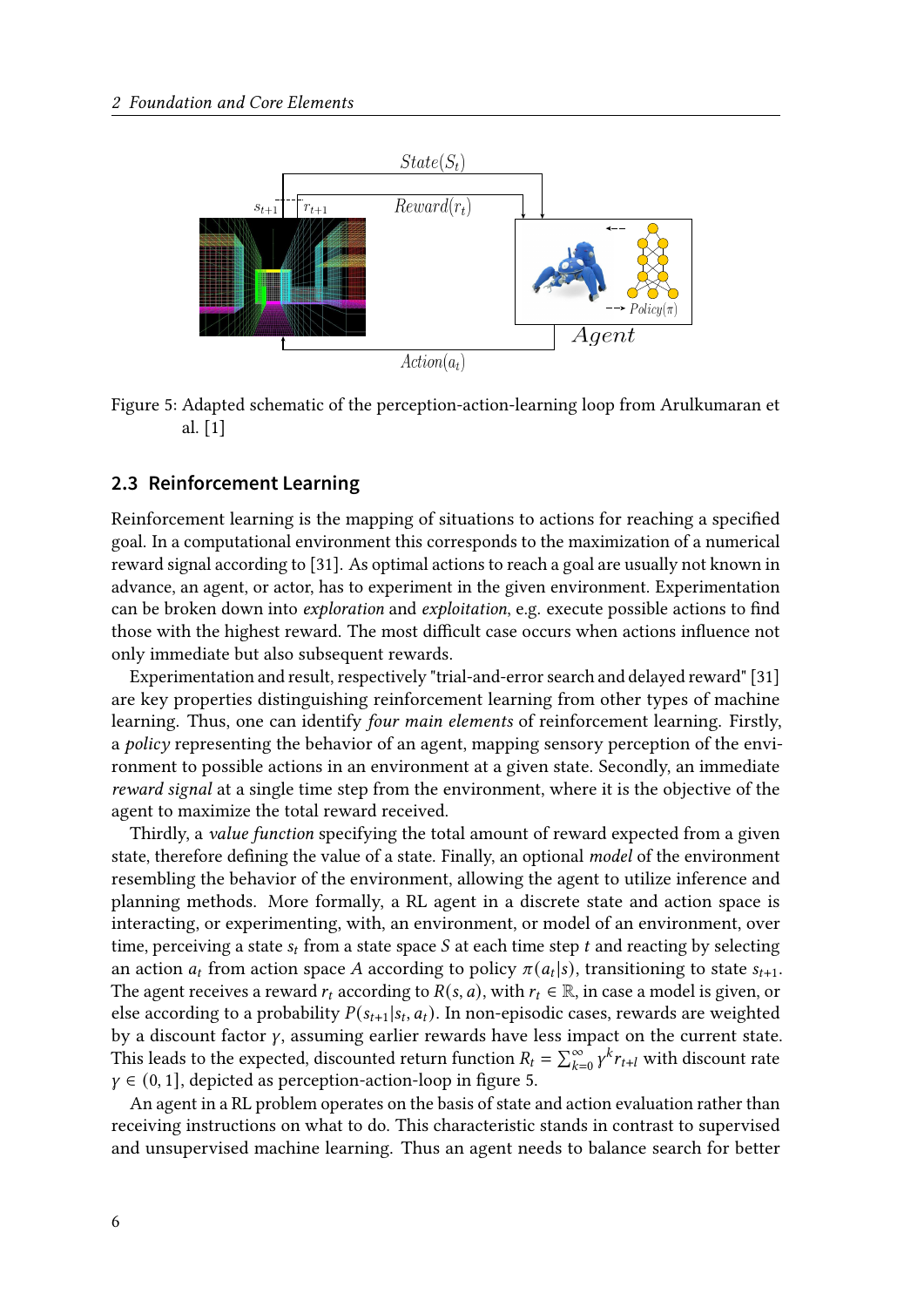actions against exploiting actions already known. This is a well known problem from statistical decision theory and formalized as k-armed bandit problem, which naturally develops to the full reinforcement learning problem.

In a k-armed bandit problem, each action (k) is associated with an expected reward, denoting the value of the action, or more formally  $q_*(a) = \mathbb{E}(R_t | A_t = a)$ , where  $q_*(a)$  is the reward under the condition that  $a$  is selected. Maintaining a set of action value estimates, at any time step there is at least one action with the greatest action value estimate, called greedy actions. Selection of only greedy actions ( $A_t = max_a Q_t(a)$ ) lead an agent to never explore the environment for actions of possibly greater value, thus action selection usually follows an  $\epsilon$ -greedy approach where, with the probability 1 –  $\epsilon$ , an action is chosen at random from the set of possible actions. This form of k-armed bandit is appropriate for stationary reward probabilities, where in case of non-stationary bandit problems, the incremental update rule takes the form  $Q_{n+1} = Q_n + \gamma [R_n - Q_n]$ , similar to the discounted return function introduced above. Subsequently, there are more sophisticated methods for balancing exploration vs. exploitation, including optimistic initial value setting, upperconfidence-bound (UCB) action selection, and gradient bandit algorithms as 'stochastic approximation to gradient ascent, eventually leading to contextual bandits essentially performing an associative search.

The more complex problem of reinforcement learning itself is formalized within the problem of the finite Markov decision process (MDP). In a MDP,  $R_t$  and  $S_t$  correspond to a discrete probability distribution adhering to the Markov property according to

$$
p(s', r|s, a) = Pr(S_t = s', R_t = r|S_{t-1} = s, A_{t-1} = a),
$$
\n(2)

which defines the dynamics for a MDP for all  $s', s \in S, r \in R$ , and  $a \in A(s)$  in form of a 4-argument function  $p : S \times R \times S \times A \rightarrow [0, 1]$  [\[31\]](#page-19-2). Value functions, or functions of state-action pairs, are involved in almost all reinforcement learning algorithms. Value functions estimate the expected return, or future rewards to be expected, given that an agent is in a distinct state and what actions it will take. Subsequently value functions are interwoven with policies, which describe certain ways of acting w.r.t. the value of this particular action. Sutton describes a policy as "... a mapping from states to probabilities of selecting each possible action." [\[31\]](#page-19-2). Within the MDP framework, the value function of policy  $\pi$  in a state s is defined as

$$
v_{\pi}(s) \doteq \mathbb{E}_{\pi} [G_t | S_t = s]
$$
  
= 
$$
\mathbb{E}_{\pi} \left[ \sum_{k=0}^{\infty} \gamma^k R_{t+k+1} | S_t = s \right], \text{for all } s \in S,
$$
 (3)

and denotes the expected, accumulative, and discounted future reward. Subsequently, the action-value function for policy  $\pi$ , quantifying the value of taking an action *a* in a state *s*, eventually following the policy  $\pi$  given by

$$
q_{\pi}(s, a) \doteq \mathbb{E}_{\pi} [G_t | S_t = s, A_t = a]
$$
  
=  $\mathbb{E}_{\pi} \left[ \sum_{k=0}^{\infty} \gamma^k R_t + k + 1 | S_t = s, A_t = a \right],$  (4)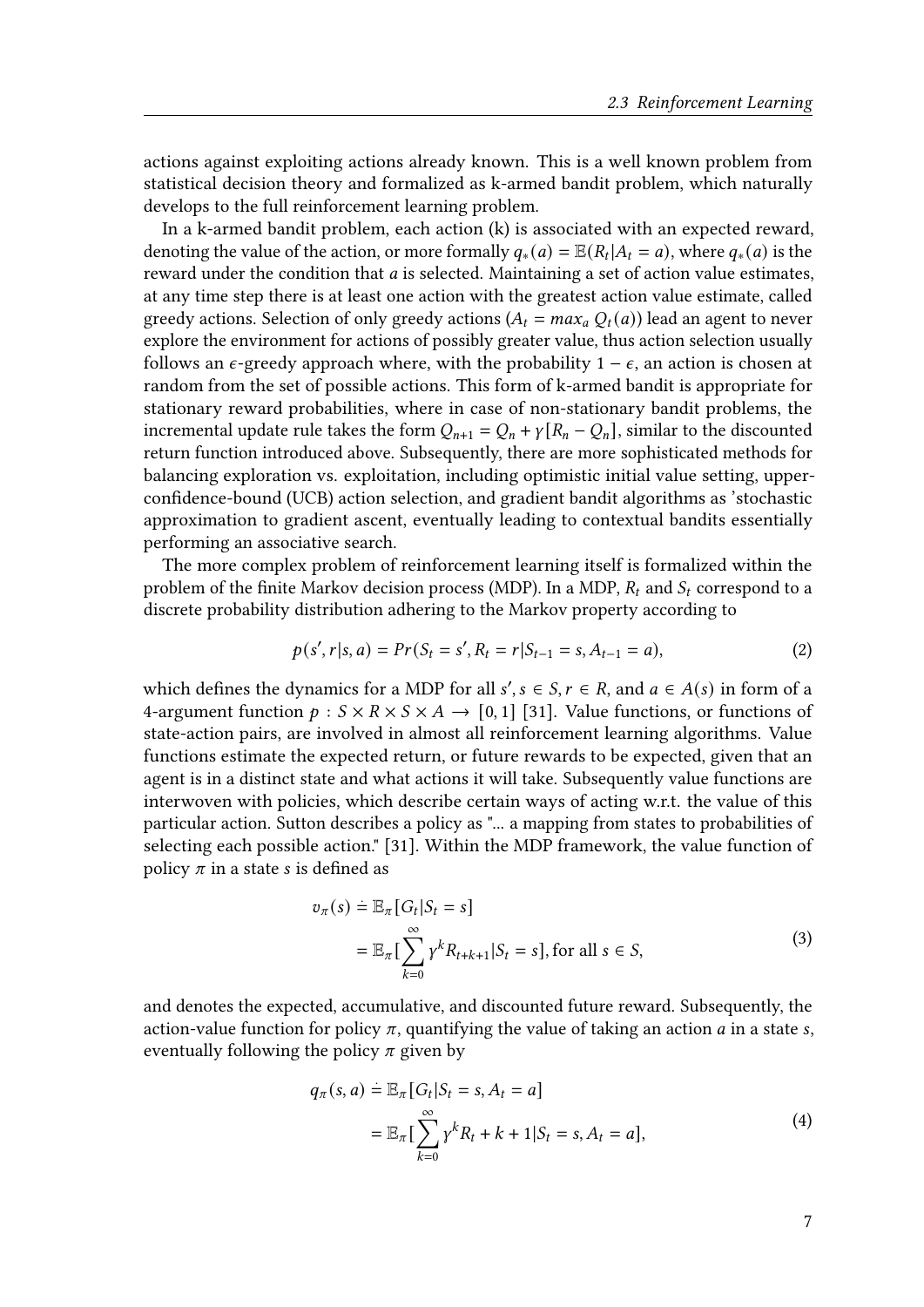where  $v_*(s) = max_{\pi} v_{\pi}(s) = max_{\pi} q_{\pi^*}(s, a)$  denotes the maximum state value achievable by any policy for state s [\[12\]](#page-17-0). Equation [5](#page-7-0) introduces the Bellman form for  $v_{\pi}$ , highlighting the fundamentally recursive property of value functions used throughout the field of RL and dynamic programming. The Bellman equation expresses the relationship between the value of a state and the values of its successor states through summation over all values of a, s', and r by calculating the probability  $\pi(a|s)p(s',r|s,a)$  used as weight for the quantity in brackets for each triple [\[31\]](#page-19-2)

$$
v_{\pi}(s) \doteq \mathbb{E}_{\pi} [G_t | S_t = s]
$$
  
=  $\mathbb{E}_{\pi} [R_{t+1} + \gamma G_{t+1} | S_t = s]$   
=  $\sum_{a \in A} \pi(a|s) \sum_{s',r} p(s',r|s,a) [r + \gamma v_{\pi}(s')]$ , for all  $s \in S$ . (5)

<span id="page-7-0"></span>Optimality or, retrieving the highest reward, is reached by choosing  $a$  greedily at every state which leads to the following recursively defined Bellman optimality equation [6](#page-7-1) without referring to any distinct policy

$$
v_*(s) = \max_{a \in A(s)} q_{\pi_*}(s, a)
$$
  
= 
$$
\max_a \sum_{s',r} p(s',r|s,a) [r + \gamma v_*(s')],
$$
 (6)

<span id="page-7-1"></span>and subsequently to the action value function

$$
q_*(s, a) = \mathbb{E}[R_{t+1} + \gamma \max_{a'} q_*(S_t + 1, a') | S_t = s, A_t = a]
$$
  
= 
$$
\sum_{s', r} p(s', r | s, a) [r + \gamma \max_{a'} q_*(s', a')].
$$
 (7)

Temporal difference (TD) learning addresses the problem of predicting a quantity that actually depends on a future value of the signal to predict and is central to the problem domain of RL. This means that TD learning produces estimates based on other estimates, therefor they bootstrap. They are beneficial as they do not require a model of the environment, as necessary for dynamic programming (DP) solution methods, furthermore they have an advantage over Monte Carlo solutions, as they are implemented in a fully incremental fashion and do not have to wait for the end of a learning episode [\[31\]](#page-19-2). That means In RL TD learning refers to learning methods of value functions [\[30\]](#page-19-3) resulting in Q-learning [\[34\]](#page-19-4), being an off-policy learner and state-action-reward-state-action (SARSA) [\[31\]](#page-19-2) being an on-policy learner.

In the case of on-policy SARSA the TD prediction method

$$
Q(s_t, A_t) \leftarrow Q(S_t, A_t) + [\alpha R_{t+1} + \gamma Q(S_{t+1}, A_{t+1}) - Q(S_t, A_t)],
$$
\n(8)

which learns an action-value function by estimating  $q_{\pi}(s, a)$  for policy  $\pi$  and for all states s and actions *a*. Whereas in off-policy Q-learning the TD control method is specified as

$$
Q(s_t, A_t) \leftarrow Q(s_t, A_t) + [\alpha R_{t+1} + \gamma \max_{a} Q(s_{t+1}, a) - Q(s_t, A_t)],
$$
\n(9)

directly approximating the optimal action-value function  $q_*$ , independently from any policy being followed.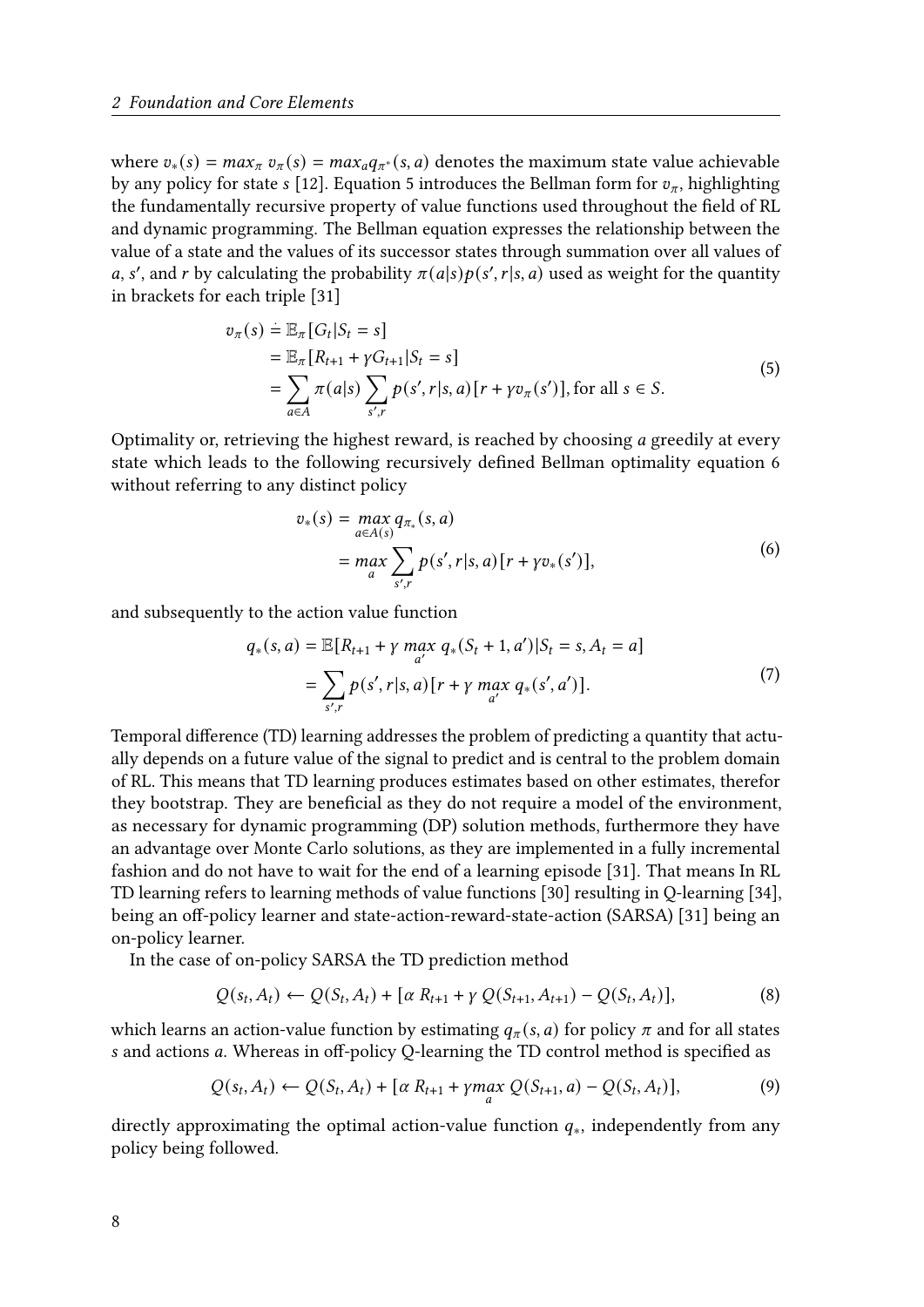<span id="page-8-2"></span>

| Category                                  | <b>Sub Category</b>                    |
|-------------------------------------------|----------------------------------------|
| Model-Free RL                             | Deep-Q-Learning                        |
|                                           | <b>Policy Gradients</b>                |
|                                           | Deterministic Policy Gradients         |
|                                           | Distributional RL                      |
|                                           | Policy Gradients with Action-Dependent |
|                                           | <b>Baselines</b>                       |
|                                           | Path-Consistency Learning              |
|                                           | Other Directions for Combining Policy- |
|                                           | Learning and Q-Learning                |
|                                           | <b>Evolutionary Algorithms</b>         |
| Exploration                               | <b>Intrinsic Motivation</b>            |
|                                           | Unsupervised RL                        |
| <b>Transfer and Multitask RL</b>          |                                        |
| Hierarchy                                 |                                        |
| Memory                                    |                                        |
| Model-Based RL                            | Model is Learned                       |
|                                           | Model is Given                         |
| Meta-RL                                   |                                        |
| <b>Scaling RL</b>                         |                                        |
| RL in the Real World                      |                                        |
| Safety                                    |                                        |
| Imitation Learning and Inverse Reinforce- |                                        |
| ment Learning                             |                                        |
| Reproducibility, Analysis, and Critique   |                                        |

Table 1: OpenAI reinforcement learning categories and sub categories.

# <span id="page-8-0"></span>**3 Deep Reinforcement Learning**

Both "Deep Reinforcement Learning - A brief survey" by Arulkumaran et al. from 2017 [\[1\]](#page-17-7) and "Deep Reinforcement Learning: An Overview" by Yuxi Li 2018 [\[12\]](#page-17-0) already give an upto-date, excellent overview on current advancements in deep reinforcement learning. For this reason we have decided to apply a semi empirical approach to the evaluation of novel deep reinforcement research, thus we have retrieved the curated list of 100 key papers of reinforcement learning as of 2020-0[1](#page-8-1)-05 from OpenAI<sup>1</sup>, assuming that this selection covers research of far-reaching influence already. The curators of OpenAI identify thirteen distinct categories and twelve subcategories of reinforcement learning, which are listed in table [1,](#page-8-2) subsequently assigning current research to those categories. Afterwards we enriched the fetched data with meta information in form of 'cited by' and 'citing' counts, with the help of bibtex. We assume that the 'cited by' count is an indicator of the extent of influence of the current work, respectively the sum of those counts, within each main

<span id="page-8-1"></span><sup>1</sup>https://spinningup.openai.com/en/latest/spinningup/keypapers.html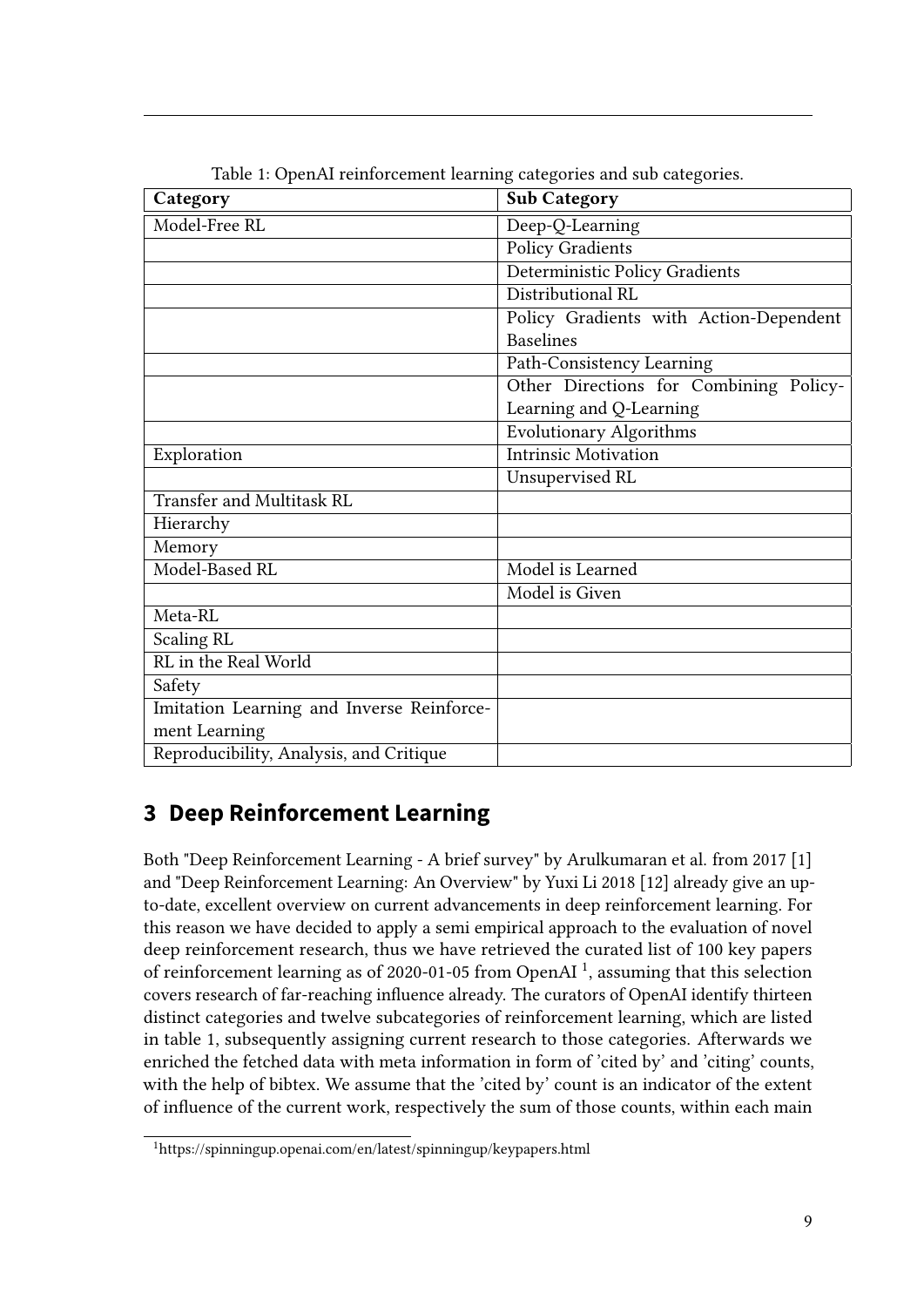

(b) RL model free research sub area publications counts

Figure 6: (a) depicts publication counts for all main research areas between 2010 and 2019. (b) depicts publication counts of model-free research sub areas between 2013 and 2018.

and sub category, a measure of influence regarding those areas. This analysis has been carried between 2010 and 2019. Finally, we make an informed assumption about where the field of deep reinforcement learning will focus and where it will move to together with an overview of the top influential key papers. The key paper data underlying our conclusions can be downloaded from  $\frac{2}{3}$  $\frac{2}{3}$  $\frac{2}{3}$ . Throughout the period considered, research is clearly focused on the main area of model-free reinforcement learning receiving over 20000 citations, with the next three most frequently cited main areas being exploration, meta reinforcement learning, and transfer and multitask reinforcement learning, not quite reaching 6000 citations together. The main category model-free reinforcement learning consists of eight sub categories, whereby the main research focus is divided equally between deep Q-learning and policy gradients, with third place being deterministic policy gradients. Table [2](#page-10-0) lists the top ten most cited papers in reinforcement learning in descending order . The

<span id="page-9-0"></span><sup>2</sup>https://gist.github.com/hhain/cbdbcca13b9585c81fefd7d8f8825c64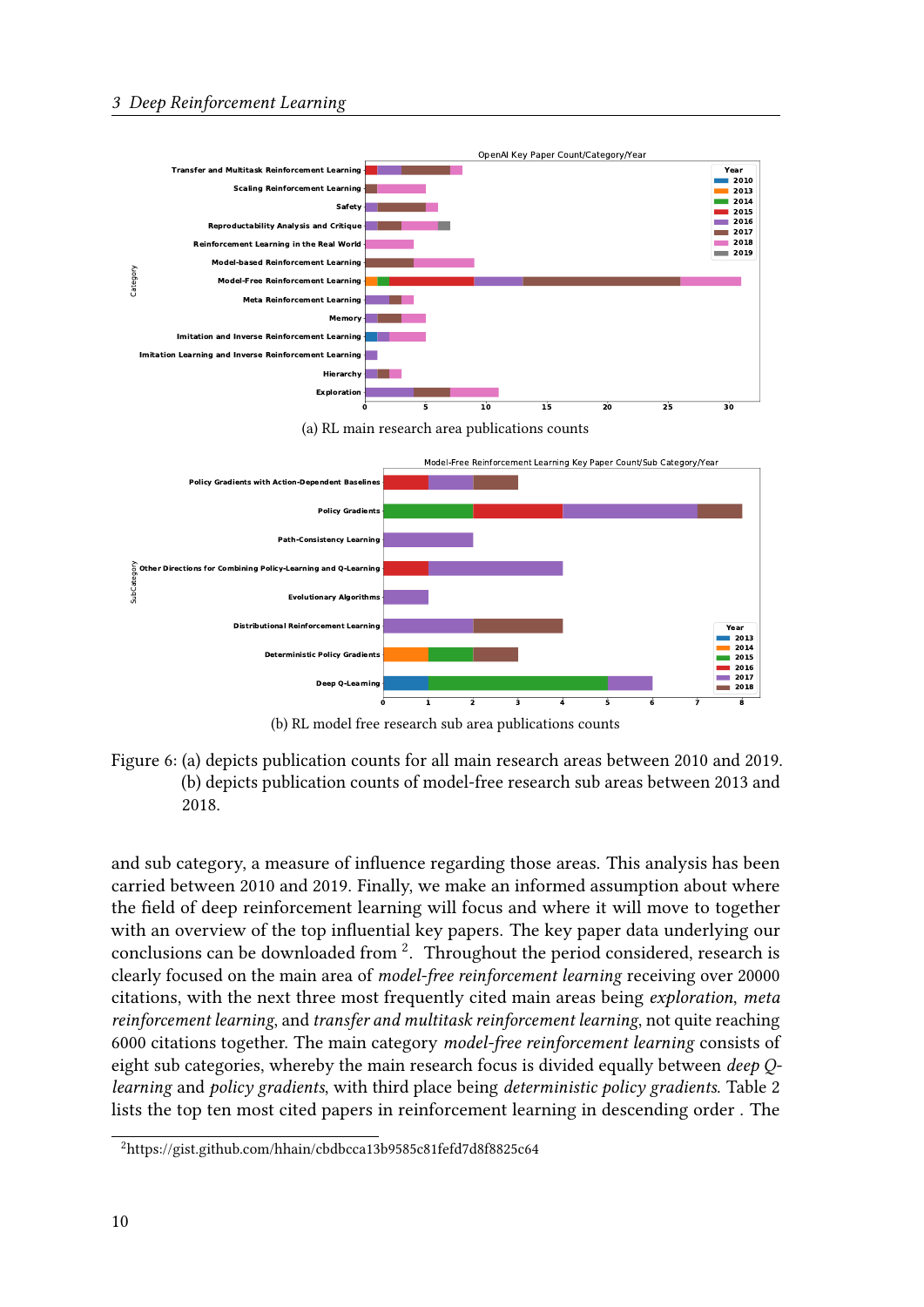

(b) RL model-free research sub area 'cited-by' counts

Figure 7: (a) depicts 'cited-by' counts for all main research areas between 2010 and 2019. (b) depicts 'cited-by' counts of model-free research sub areas between 2013 and 2018.

<span id="page-10-0"></span>

| Title                                                           | Cited by | Year |
|-----------------------------------------------------------------|----------|------|
| Playing Atari with Deep Reinforcement Learning                  |          | 2013 |
| Continuous Control With Deep Reinforcement Learning             |          | 2015 |
| Asynchronous Methods for Deep Reinforcement Learning            |          | 2016 |
| Trust Region Policy Optimization Algorithms                     |          | 2015 |
| Deep Reinforcement Learning with Double Q-learning              |          | 2015 |
| Proximal Policy Optimization Algorithms                         |          | 2017 |
| Model-Agnostic Meta-Learning for Fast Adaption of Deep Networks |          | 2017 |
| Deterministic Policy Gradient Algorithms                        |          | 2014 |
| Prioritized Experience Replay                                   |          | 2015 |
| Dueling Network Architectures for Deep Reinforcement Learning   |          | 2015 |

Table 2: Top ten most cited papers in deep reinforcement learning.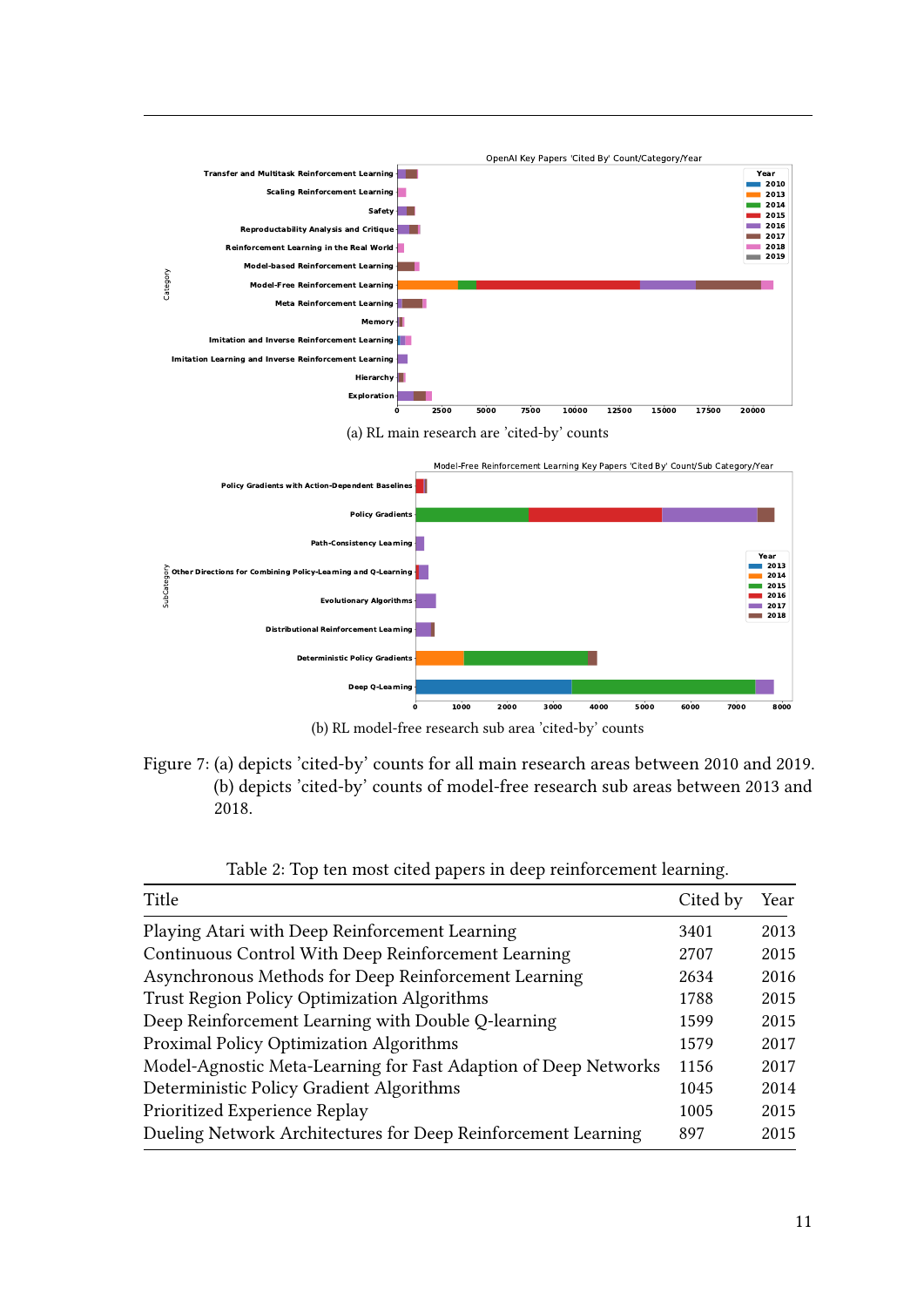remainder of this section gives an overview of the introduced achievements of the papers from table [2](#page-10-0) in chronological order.

Playing Atari with Deep Reinforcement Learning by Mnih et al. [\[19\]](#page-18-0) marked the beginning of the advance of deep learning methods in RL by introducing Deep-Q networks (DQN) and experience replay, allowing them to play a range of Atari 2600 games at a professional level through directly learning optimal control from raw screen pixels. The first approach to achieve this goal, they utilized a DCNN (see section [2.2\)](#page-3-0) as non-linear function approximator to estimate the action value function by minimizing a sequence of loss functions  $L_i(\theta_i)$ " [\[19\]](#page-18-0), changing at each iteration *i*. This approach lead to the loss function introduced in equation [10,](#page-11-0)

<span id="page-11-0"></span>
$$
L_i = \mathbb{E}_{s, a \sim \rho(.)} [(y_i - Q(s, a; \theta_i))^2]
$$
\n(10)

, and the corresponding gradient, shown in equation [11,](#page-11-1) used during optimization via stochastic gradient descent.

<span id="page-11-1"></span>
$$
\nabla_{\theta_i} L_i(\theta_i) = \mathbb{E}_{s, a \sim \rho(.); s' \sim \epsilon} \left[ \left( r + \gamma \max_{a'} Q(s', a'; \theta_{i-1}) - Q(s, a; \theta_i) \right) \nabla_{\theta_i} Q(s, a; \theta_i) \right] \tag{11}
$$

Secondly, they used a technique called *experience replay* by persisting the experience of the agent into a separate data set at each time step and pooled into a replay memory from which they sample randomly during Q-learning minibatch updates, increasing data efficiency and breaking correlation between samples. The algorithm Mnih et al. developed is an model-free, off-policy learner, solving the learning task by learning spatio-temporal features directly and following an  $\epsilon$ -greedy strategy.

Though a DQN is able to solve the problem of RL in high-dimensional raw input spaces, it does not address the problem of an equally high-dimensional continuous action space because  $a_t$  would require an optimization at every timestep that proves infeasible for most continuous action environments. To address this problem Lillicrap et al. [\[13\]](#page-17-8) transfer Deep Q-Learning to the domain of continuous action control by introducing the deep deterministic policy gradient (DDPG) algorithm, an actor-critic algorithm based on deterministic policy gradients (DPG), which allows them to operate in a non-episodic continuous action space. Similar to Mnih et al.  $[19]$  a replay buffer is used to decrease sample correlation and utilize hardware optimizations which allows for mini-batch learning. In contrast to DQN the target network is modified for the actor-critic approach using "soft" target updates, instead of a direct weight copy mechanism. By copying both actor and critic network as target networks together with the delayed weight update rule  $\theta' \leftarrow \tau \theta + (1-\tau)\theta'$ with  $\tau \ll 1$  stability of learning is improved while learning speed is decreased. To account for different physical units in input data, Lillicrap et al. utilize a technique called batch normalization so that each dimension in a minibatch has unit mean and variance. DDPG, being an off-policy algorithm, has the benefit that the challenging task of exploration can be handled independently from the learning algorithm itself. The exploration policy  $u'$  is sampled from a noise process  $N$  suiting the environment. They evaluate the algorithm on 20 classical simulated physics tasks, without changing the used hyper parameters in between.

In the paper "Asynchronous Methods for Deep Reinforcement Learning" [\[17\]](#page-18-4) Mnih et al. address the training time problem with the help of an asynchronous gradient decent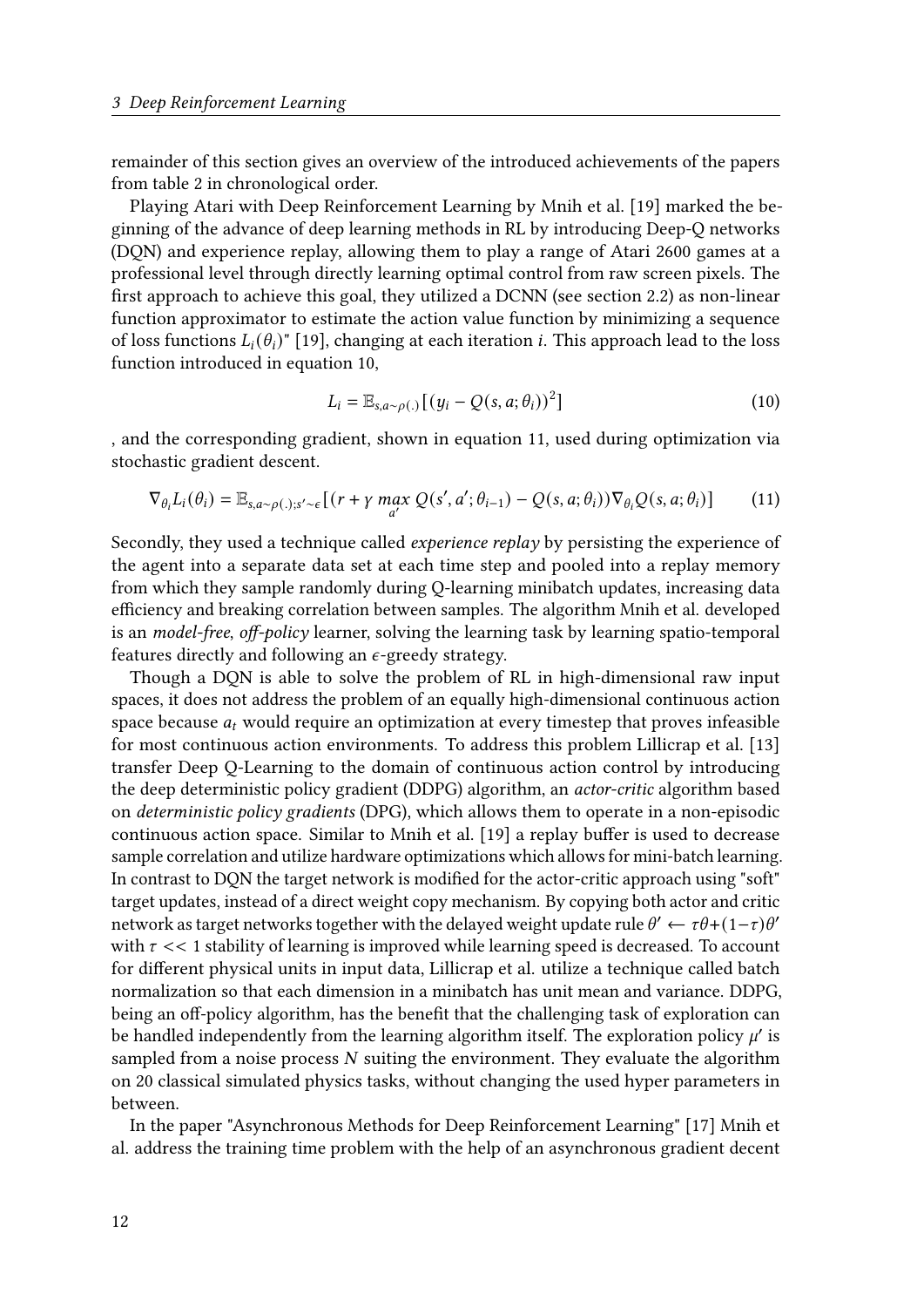actor-critic method, allowing for parallelization of the learning task, eventually leading to two-fold training speed-up on a single multi-core CPU within the Atari game domain. Instead of using a replay buffer to address non-stationary and strongly correlated data, multiple agents are executed in parallel on multiple instances of the environment. This approach enables a larger spectrum of on- and off-policy approaches, e.g. *actor-critic* and  $n$ -step methods or SARSA, to be used efficiently. Instead of using multiple separate machines for asynchronous actor-learners, Mnih et al. use multiple CPU threads on a single machine, therefor reducing network communication overhead and additionally allows to employ Hogwild! [\[22\]](#page-18-5) for training updates, eventually leading to the best performing asynchronous advantage actor-critic (A3C) approach.

Schulman et al. [\[26\]](#page-18-6) introduced the "Trust Region Policy Optimization" (TRPO) algorithm with guaranteed monotonic policy optimization improvements, while being similar to the usually used policy gradient methods. This is achieved by taking the largest performance improving step possible, while adhering to a KL-Divergence constraint defining the minimal distance between the old and new policy probability distributions.

Overestimation of action values, due to the max operator in standard Q-learning and DQN, was addressed by Hasselt et. al [\[7\]](#page-17-9) by generalizing the idea of tabular Double Q-learning to the domain of non-linear large-scale function approximators via adapting DQN, outperforming DQN on serveral games from the Atari domain. This is achieved through decomposition of the max operation by using the target network to estimate the greedy policy of the online network, therefor evaluating it. Thus  $Y_t^{DQN}$  $\sigma_t^{DQN}$  is replaced with

$$
Y_t^{DoubleDQN} = R_{t+1} + \gamma Q(S_{t+1}, \max_{a} Q(S_{t+1}, a; \theta_t), \theta_t^{-})
$$
(12)

In 2017, Schulman et al. [\[25\]](#page-18-7) proposed a new family of policy gradient methods, using an alternating approach, called proximal policy optimization (PPO). This approach alternates between experimentation within the environment and optimizing an artificial stochastic objective function via gradient ascent. Additionally, the objective function enables the use of multi-epoch minibatch updates.

Meta learning was addressed by Finn et al. [\[6\]](#page-17-10) by introducing a model-agnostic metalearning algorithm (MAML) being compatible with any model trained with gradient descent from various problem domains, e.g. classification, regression, and reinforcement learning. They reduce the necessity of large training data sets by parameter value training of the model itself, which allows for both good generalization performance and fine-tuning on a specific learning task. This form of rapid adaption is frequently formalized as fewshot learning, with the goal to adapt quickly to novel tasks only with the help of a few data points. Obviously, meta learning is closely related to the area of hyperparameter optimization and automatic machine learning (AutoML) reviewed in section [4.](#page-13-0)

Efficiency of the policy gradient estimation problem was addressed by Silver et al. [\[27\]](#page-18-8) in 2014 by introducing deterministic policy gradients for reinforcement learning for the problem area of continuous action spaces. Deterministic policy gradients are desirable because they are the expected gradient of the action value function on the one hand and can be calculated efficiently on the other.

Schaul et al. [\[23\]](#page-18-9) doubted the effectiveness of uniform sampling at random from the replay memory and proposed experience prioritization for weighting important transitions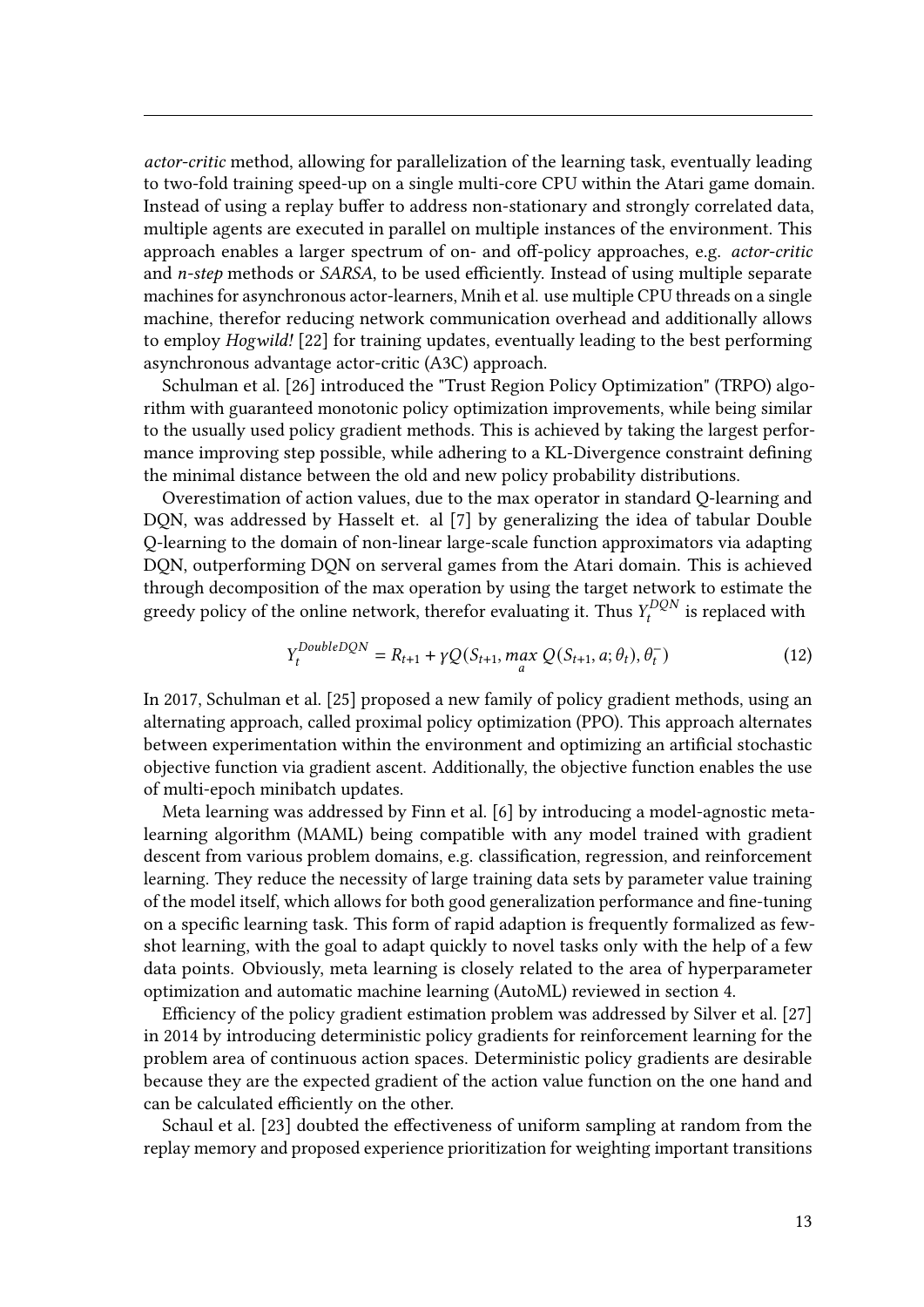higher to increase learning effectiveness, leading the algorithm to outperform DQN with standard replay memory in 41 out of 49 games. In prioritized experience replay (PER) transitions with a high expected influence on the learning process are more frequently replayed than transitions with less expected influence. The expected learning influence is measured by the order of magnitude of the corresponding TD error. The introduced sampling diversity is addressed with a combination of stochastic prioritization, while the introduced bias is corrected through importance sampling.

With dueling network architectures Wang et al. [\[33\]](#page-19-5) presented a novel NN architecture using one estimator for learning the state value function and one for the *state-dependent* action advantage function, with the benefit to, without introducing change to the foundational RL algorithm, generalize action learning. The benefit of the dueling network architecture is, that it is able to learn the value of a state without having the evaluate the influence of each single action for each state. The neural architecture for representation learning follows the standard architecture of the DQN, but subsequently followed by two streams of fully connected layers instead of a single one. One stream is constructed with the purpose of providing the value function, while the other stream provides the advantage function. The final output, a set of  $Q$  values, is calculated by the combination of both streams. It is important to mention that the function that combines the outputs of both streams is implemented as part of the network itself, which means that only backpropagation is required to train the dueling network.

## <span id="page-13-0"></span>**4 Hyper Parameter Optimization**

Hyper parameter optimization (HPO) deals with the optimal selection of a number of learning parameters of a machine learning process which are not part of the learning process itself, but control learning behavior as well as learning capacity. In DRL there are numerous hyper parameters depending on the combination RL algorithms, DL procedures, and the environment or model. In RL typical hyper parameters to account for are the discount factor  $\gamma$  and the exploration rate  $\epsilon$  and in combination with deep learning the set of hyper parameters extends by the learning rate  $\eta$ , the number of layers, the number of neurons per layer, the kind of pooling function in case of a DCNN, among others that depend on the specific procedure setup. Including the problem of selecting appropriate algorithms, the problem of Combined Algorithm Selection and Hyperparameter optimization  $(CASH)$  as generalization of the HPO problem is defined as follows.

**Definition 4.1.** (Cash) Let  $A = \{A^{(1)}, ..., A^{(R)}\}$  be a set of algorithms, and let the hyper parameters of each algorithm have domain  $\Lambda^{(j)}$ . Further, let  $D_{train} = \{(x_1, y_1), ..., (x_n, y_n)\}$  be a training set which is split into K cross-validation folds  $\{D_{valid}^{(1)},...,D_{valid}^{(K)}\}$  and  $\{D_{train}^{(1)},...,D_{train}^{(K)}\}$ such that  $D_{train}^{(i)} = D_{train} \setminus D_{valid}^{(i)}$  for  $i = 1, ..., K$ . Finally, let  $L(A_{\lambda}^{(j)})$  $\sum_{\lambda}^{(j)}$ ,  $D_{train}^{(i)}$ ,  $D_{valid}^{(i)}$ ) denote the loss that algorithm  $A^j$  achieves on  $D_{valid}^{(i)}$  when trained on  $D_{train}^i$  with hyper parameters  $\lambda$ . Then, the Combined Algorithm Selection and Hyperparameter optimization (CASH) problem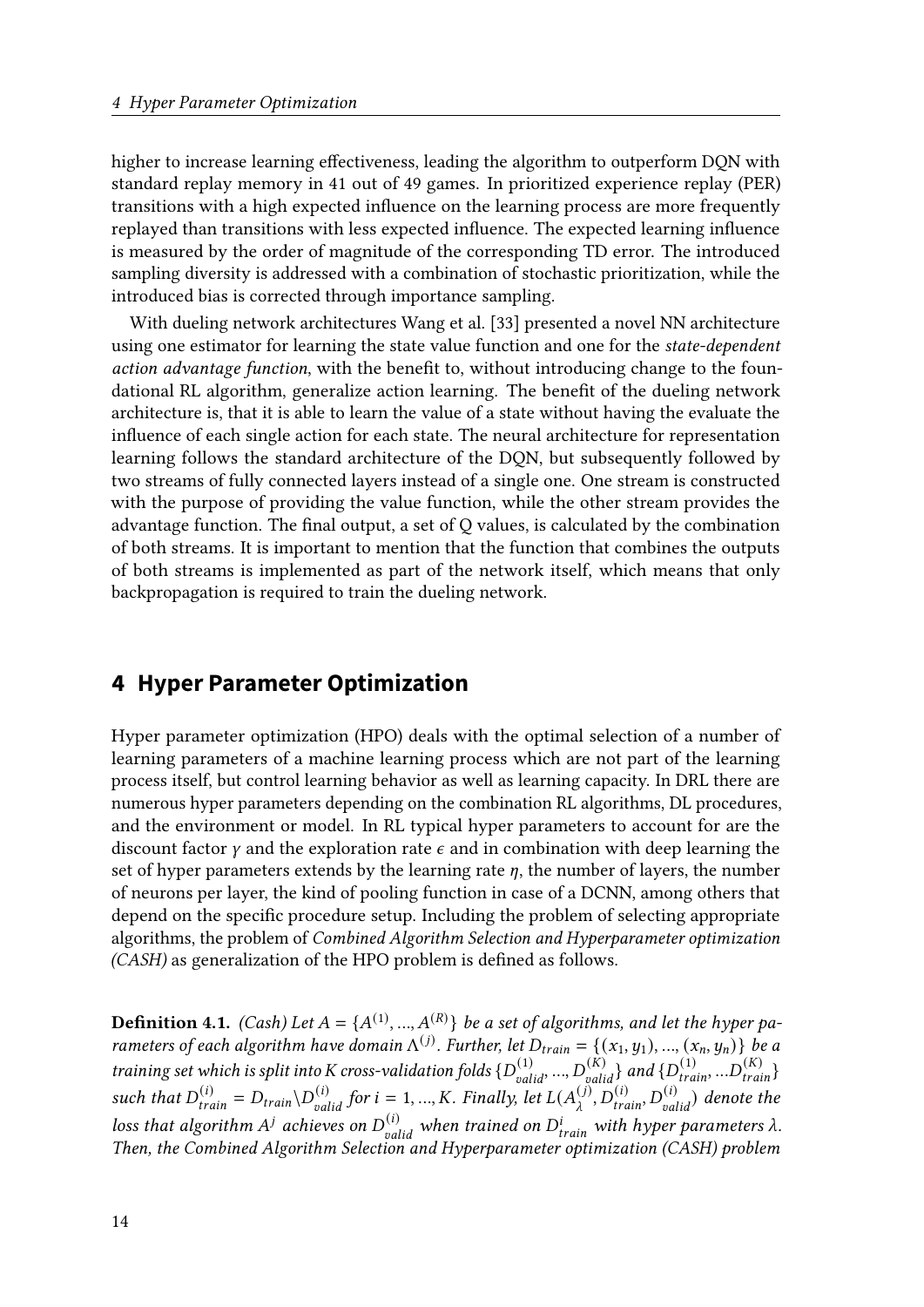is to find the joint algorithm and hyper parameter setting that minimizes

$$
A^*, \lambda_* \in \underset{A^{(j)} \in A, \lambda \in \Lambda^{(j)}}{\text{argmin}} \frac{1}{K} \sum_{i=1}^K L(A_{\lambda}^{(j)}, D_{train}^{(i)}, D_{valid}^{(i)}). \tag{13}
$$

Given, that algorithms and procedures to be used are already selected the problem of solving CASH reduces to the somewhat simple problem of solving

<span id="page-14-1"></span>
$$
\lambda_* \in \underset{\lambda \in \Lambda^{(j)}}{\operatorname{argmin}} \frac{1}{K} \sum_{i=1}^K L(D_{train}^{(i)}, D_{valid}^{(i)}). \tag{14}
$$

Traditionally, approaches like grid or random search are employed to tackle the latter optimization problem although they are often not feasible due to the high dimensionality of the hyper parameter search space. More recently, Baysian optimization is used successfully for HPO.

There are other methods for optimizing hyper parameters, e.g. those using evolutionary or genetic algorithms to optimize equation [14](#page-14-1) as well as emerging research fields like neural architecture search and AutoML contributing to HPO. Furthermore it is important to note, that DRL istself can be utilized for HPO.

## <span id="page-14-0"></span>**5 Current Fields of Application**

#### **5.1 Games**

One of the most optimal test fields for deep reinforcement learning are games [\[12\]](#page-17-0). Game environments have been used for a long time to test and evaluate the performance of reinforcement learning algorithms. Games, be they classic board games like backgammon or modern strategic computer games like StarCraft, fall into one of two categories, games with perfect, and games with imperfect information. Backgammon, Go, and Space Invader are perfect information games, as game participant are able to observe the entire game state at all times. The opposite is true for games like Mahjong, Texas Hold'em Poker or StarCraft, therefore being members of the class of imperfect information games.

AlphaGo proposed by Silver et al. [\[28\]](#page-19-6) was the first RL incorporating approach being able to win against a human European Go champion 5 : 0 on the full 19  $\times$  19 board and 4 : 1 against Lee Sedol, the 18-time Go world champion, as the complexity in Go stems from both a huge search space size  $(250^{150})$  and the difficulty of position evaluation this result marks an outstanding achievement in RL. AlphaGo is a combination of Monte Carlo tree search (MCTS), supervised learning, DCNN, and reinforcement learning based on a two phases, the first in form of the NN training pipeline, the second one in form of MCTS, furthermore it is comprised of a supervised policy DCNN learning from expert moves, a RL policy and a RL value network.

The sucessor AlphaGo Zero [\[29\]](#page-19-0) differs from AlphaGo as it is an approximate policy iterator, including MCTS in the inner training loop to provide policy evaluation and policy improvement in parallel. Two distinct improvements upon AlphaGo are learning from random self-play RL, not needing human intervention and unification AlphaGo's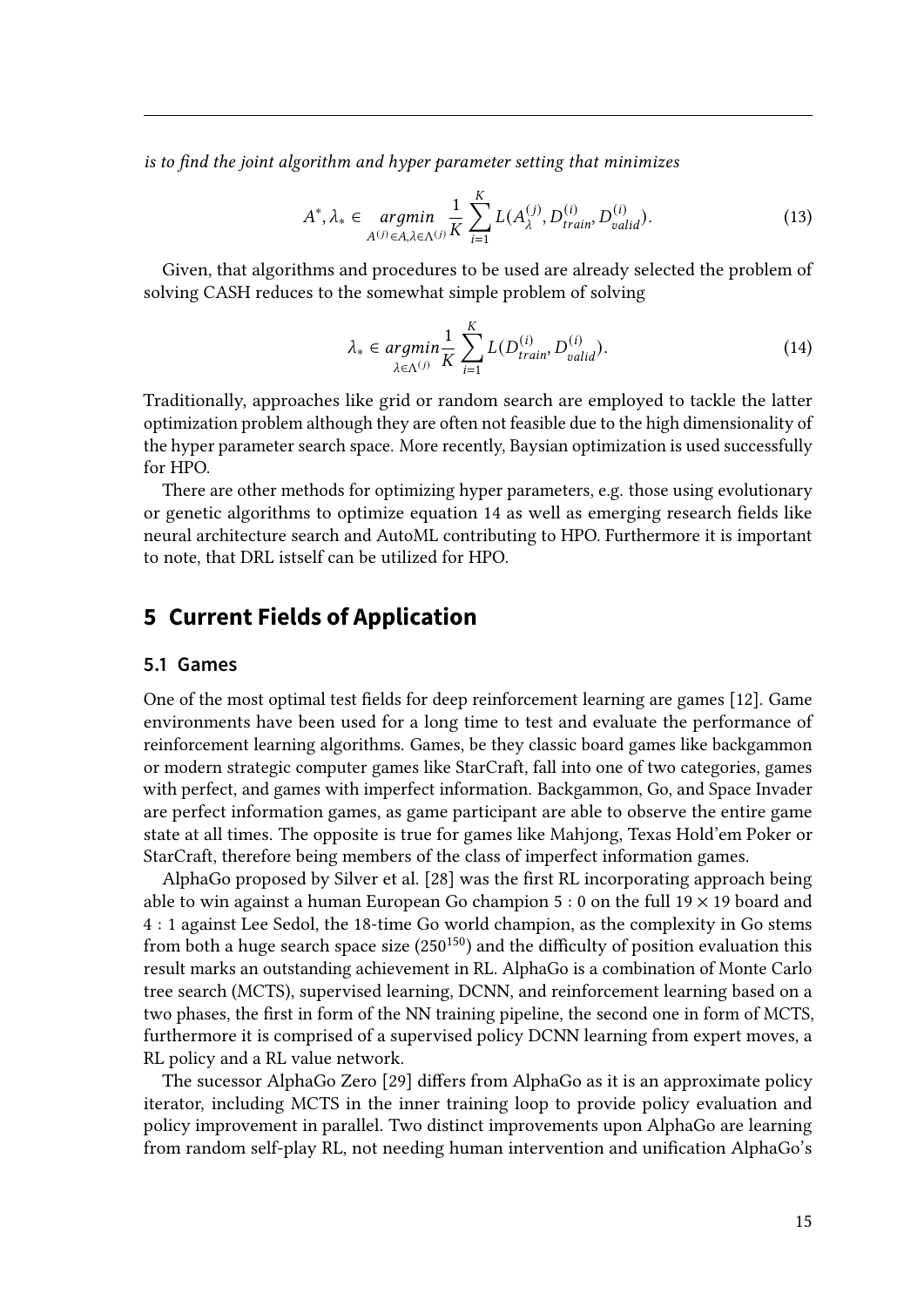policy and value NN into one single network. In contrast to AlphaGo, AlphaGo is a pure reinforcement learning algorithm, neither being an unsupervised or supervised approach.

Vinyals et al. addressed the challenging task of playing the imperfect information game StarCraft II in 2019 in form of AlphaStar [\[32\]](#page-19-1), which was the first system capable of beating a professional player 5 : 0, where AlphaStar is, like AlphaGo, a mix of supervised learning and reinforcement learning. StarCraft II poses a challenging test bed for reinforcement learning, where one need to balance short- and long-term goals in a real time environment and within a very large hierarchical action space.

#### **5.2 Computer Vision**

Automatically getting high-level insight and understanding from images and videos is the topic of the scientific, interdisciplinary field computer vision  $(CV)$ . As an universal learning approach, RL can be advantageously applied to many problem domains of CV, e.g. recognition, motion analysis, scene understanding, and object affordance analysis.

For example, Cao et al. [\[4\]](#page-17-11) proposed a face hallucination framework using DRL for generating high-resolution face images from low resolution inputs. A recurrent policy network is used for learning a policy responsible for selecting a facial part at each enhancement step, and a local enhancement network for the facial part hallucination. This approach results in selecting a new facial part by taking into account a former, already improved facial part, eventually learning an optimal hallucination path.

Brunner et al. [\[3\]](#page-17-12) employed DRL to navigate in a 3D environment with the help of a complex tool in form of a 2D map to find the shortest way out of a maze. They decompose the complex main task of navigation into three distinct subtasks, e.g. environment observation and location mapping, map-environment understanding, and planning. The complete agent is trained as A3C agent with a combination of on-policy and off-policy losses with sample data from a replay memory.

## **5.3 Natural Language Processing**

Natural language processing (NLP) is concerned with processing natural language data with the purpose of, e.g. understanding, information extraction, sentiment analysis, summarization of text data, among other areas of interest.

Paulus et al. [\[20\]](#page-18-10) proposed a model for abstractive text summarization utilizing a learning method combining supervised word prediction and RL, improving performance regarding long texts from CNN/Daily Mail and the New York Times datasets.

#### **5.4 Health Care**

Healthcare, the organized provision of medical care to individuals or communities, is a very extensive field offering multiple possibilities for the practical application of DL and DRL, given the vast amount of available biomedical data which is typically unstructured, heterogeneous, complex, and poorly annotated. Miotto et al. [\[21\]](#page-18-11) list the use of various DL models and architectures regarding data from clinical imaging, eletronic health records,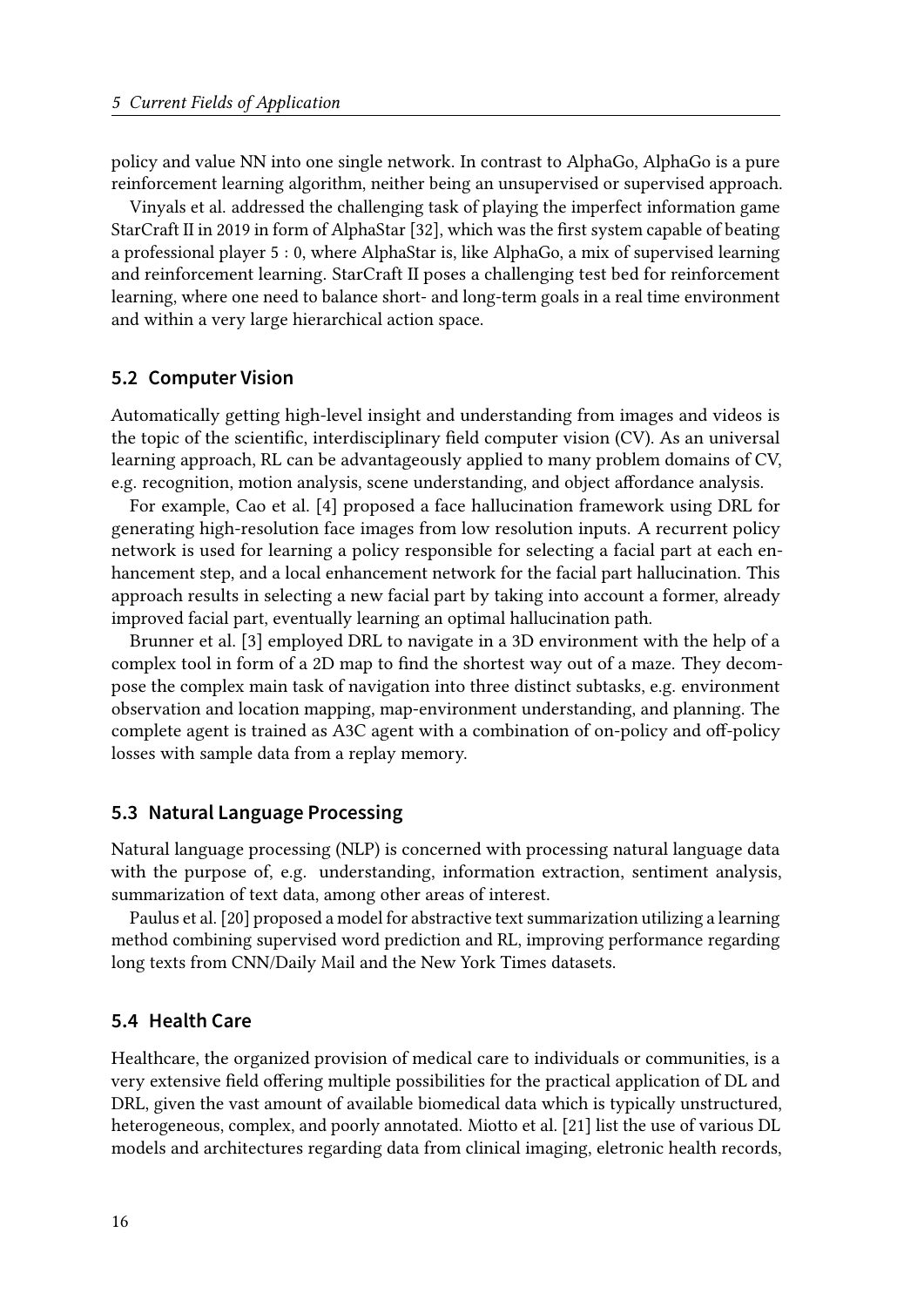genomics, and mobile wearables, elevating the need of manual feature engineering. They cover a wide range of practically applied DL models.

Complementary Yu et al. [\[35\]](#page-19-7) surveyed RL in healthcare from the perspective of applicability in the areas of dynamic treatment regimes for chronic diseases and critical care as well as for automated medical diagnosis and other subareas in healthcare, e.g. resource scheduling and allocation or optimal process control.

## **5.5 Robotics**

Robotics, an interdisciplinary branch of engineering and science, is classically one of the main and original areas of application that benefits from current advancements in reinforcement learning. For example, the task to navigate in complex environments [\[15\]](#page-18-12), fundamental to intelligent behavior, is addressed by Mirowski et al. They use a goal driven end-to-end learning approach that applies A3C on auxiliary depth information among others.

Mahler and Goldberg  $[14]$  model the task of bin picking, defined as sequentially grasping objects from an unordered heap and transporting into a packing box, as partially observable Markov decision process and collect articial demonstrations from an algorithmic supervisor from which they learn a deep policy via fine-tuning a CNN. They achieve 94% success rate and 96% precision on average in 2192 physical simulation trials.

# <span id="page-16-0"></span>**6 Conclusion and Outlook**

Reinforcement learning is a thriving field, brimming with current research activities and exciting recent advancements leading to this paper. Subsequently, we have introduced RL and DRL by highlighting DRL progress in playing Atari Games [\[19\]](#page-18-0), the game of Go [\[29\]](#page-19-0), and StarCraft [\[32\]](#page-19-1) as well as highlighting the role DRL has in developing articial intelligence systems [\[29\]](#page-19-0). Unfortunately, due to the scope of the concepts, not all of them could be introduced in sufficient depth without going significantly beyond the scope of this work. To help with understanding DRL advancements, we have reviewed foundational core elements in section [2,](#page-1-0) specifically NN in subsection [2.1](#page-1-1) and the basics of DL in subsection [2.2](#page-3-0) followed by the main principles of RL in subsection [2.3.](#page-5-0) To distinguish this paper from Yuxi Li's 'Reinforcement Learning: An Overview' [\[12\]](#page-17-0) and Arulkumaran et al.'s 'Deep Reinforcement Learning - A brief survey' [\[1\]](#page-17-7) we conducted a semi-formal analysis regarding current key paper importance while introducing influential recent concepts in parallel in the main section [3.](#page-8-0) Afterwards, hyper parameter optimization as a key issue of high importance, spanning all formerly introduced concepts, is dealt with separately in section [4.](#page-13-0) This paper concludes with an examination of the role of reinforcement learning in several different application areas, from games to robotics, in section [5](#page-14-0). In the future, it is intended to conduct research on the interrelationships of the individual advances in DRL with each other and with the foundations of RL, to be able to better anticipate the interrelationships between future developments in the field of DRL.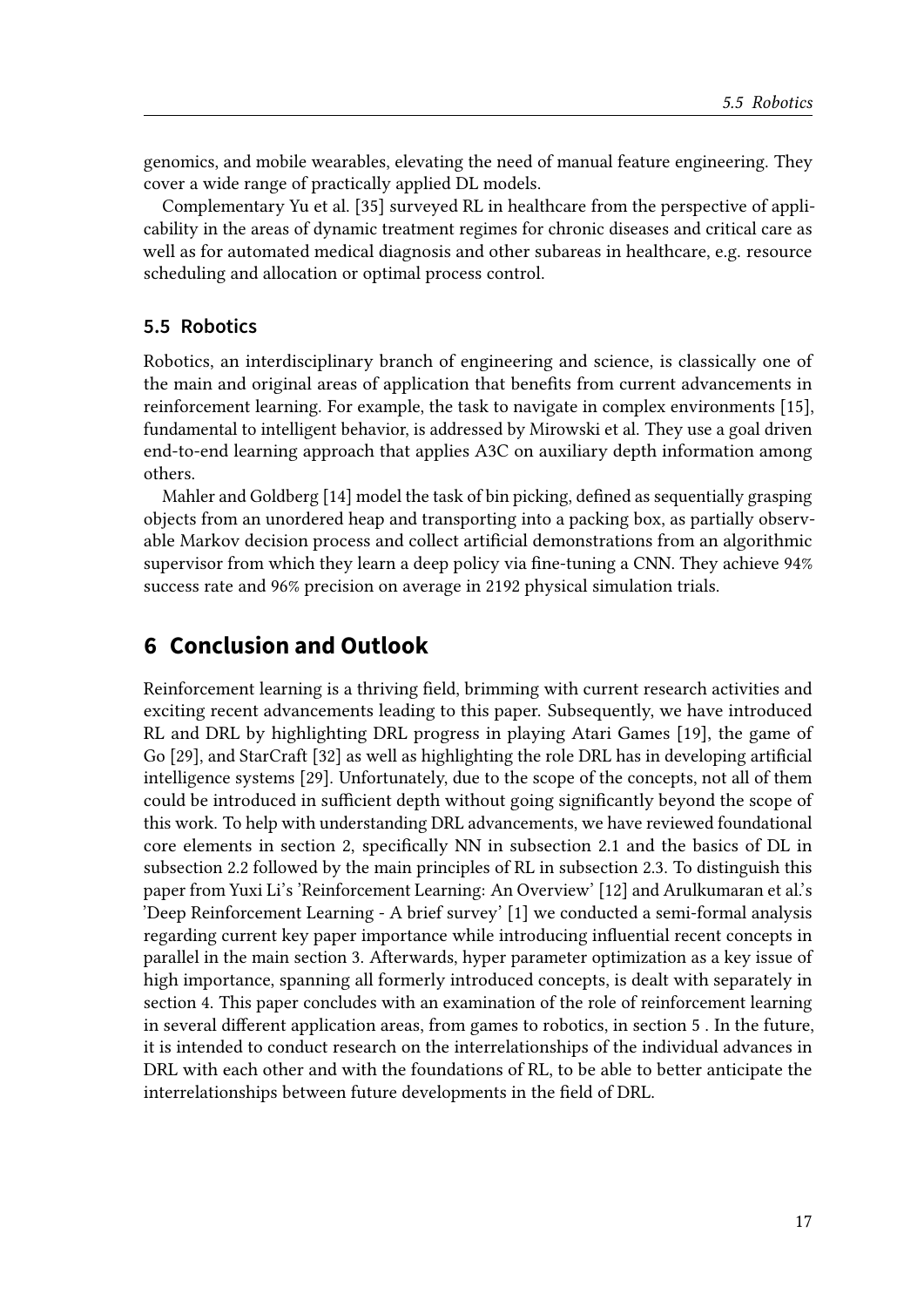# **References**

- <span id="page-17-7"></span>[1] Kai Arulkumaran et al. "Deep Reinforcement Learning: A Brief Survey". In: IEEE Signal Processing Magazine 34.6 (2017), pp. 26-38. DOI: [10.1109/msp.2017.2743240](https://doi.org/10.1109/msp.2017.2743240).
- <span id="page-17-2"></span>[2] D. P. Bertsekas and J. N. Tsitsiklis. Neuro-dynamic programming. Belmont, MA: Athena Scientific, 1996.
- <span id="page-17-12"></span>[3] Gino Brunner et al. Teaching a Machine to Read Maps With Deep Reinforcement Learning. 2018. URL: [https://aaai.org/ocs/index.php/AAAI/AAAI18/paper/view/](https://aaai.org/ocs/index.php/AAAI/AAAI18/paper/view/16387/16545) [16387/16545](https://aaai.org/ocs/index.php/AAAI/AAAI18/paper/view/16387/16545).
- <span id="page-17-11"></span>[4] Qingxing Cao et al. "Attention-Aware Face Hallucination via Deep Reinforcement Learning". In: CoRR abs/1708.03132 (2017). arXiv: [1708.03132](https://arxiv.org/abs/1708.03132). url: [http://arxiv.](http://arxiv.org/abs/1708.03132) [org/abs/1708.03132](http://arxiv.org/abs/1708.03132).
- <span id="page-17-6"></span>[5] Junyoung Chung et al. Empirical Evaluation of Gated Recurrent Neural Networks on Sequence Modeling. cite arxiv:1412.3555Comment: Presented in NIPS 2014 Deep Learning and Representation Learning Workshop. 2014. url: [http://arxiv.org/](http://arxiv.org/abs/1412.3555) [abs/1412.3555](http://arxiv.org/abs/1412.3555).
- <span id="page-17-10"></span>[6] Chelsea Finn, Pieter Abbeel, and Sergey Levine. "Model-Agnostic Meta-Learning for Fast Adaptation of Deep Networks". In: CoRR abs/1703.03400 (2017). arXiv: [1703.03400](https://arxiv.org/abs/1703.03400). url: <http://arxiv.org/abs/1703.03400>.
- <span id="page-17-9"></span>[7] Hado van Hasselt, Arthur Guez, and David Silver. "Deep Reinforcement Learning with Double Q-learning". In: CoRR abs/1509.06461 (2015). arXiv: [1509.06461](https://arxiv.org/abs/1509.06461). url: <http://arxiv.org/abs/1509.06461>.
- <span id="page-17-1"></span>[8] Trevor Hastie, Robert Tibshirani, and Jerome Friedman. The elements of statistical learning: data mining, inference and prediction. 2nd ed. Springer, 2009. URL: [http:](http://www-stat.stanford.edu/~tibs/ElemStatLearn/) [//www-stat.stanford.edu/~tibs/ElemStatLearn/](http://www-stat.stanford.edu/~tibs/ElemStatLearn/).
- <span id="page-17-5"></span>[9] Sepp Hochreiter and Jürgen Schmidhuber. "Long short-term memory". In: Neural computation 9.8 (1997), pp. 1735–1780.
- <span id="page-17-4"></span>[10] Alex Krizhevsky, Ilya Sutskever, and Geoffrey E Hinton. "ImageNet Classification with Deep Convolutional Neural Networks". In: Advances in Neural Information Processing Systems 25. Ed. by F. Pereira et al. Curran Associates, Inc., 2012, pp. 1097– 1105. url: [http://papers.nips.cc/paper/4824-imagenet-classification-with](http://papers.nips.cc/paper/4824-imagenet-classification-with-deep-convolutional-neural-networks.pdf)[deep-convolutional-neural-networks.pdf](http://papers.nips.cc/paper/4824-imagenet-classification-with-deep-convolutional-neural-networks.pdf).
- <span id="page-17-3"></span>[11] Yann LeCun et al. "Backpropagation Applied to Handwritten Zip Code Recognition." In: Neural Computation 1.4 (1989), pp. 541–551. url: [http://dblp.uni-trier.de/](http://dblp.uni-trier.de/db/journals/neco/neco1.html#LeCunBDHHHJ89) [db/journals/neco/neco1.html#LeCunBDHHHJ89](http://dblp.uni-trier.de/db/journals/neco/neco1.html#LeCunBDHHHJ89).
- <span id="page-17-0"></span>[12] Yuxi Li. "Deep Reinforcement Learning: An Overview." In: CoRR abs/1701.07274 (2017). URL: http://dblp.uni-trier.de/db/journals/corr/corr1701.html# [Li17b](http://dblp.uni-trier.de/db/journals/corr/corr1701.html#Li17b).
- <span id="page-17-8"></span>[13] Timothy P. Lillicrap et al. Continuous control with deep reinforcement learning. 2015. arXiv: [1509.02971 \[cs.LG\]](https://arxiv.org/abs/1509.02971).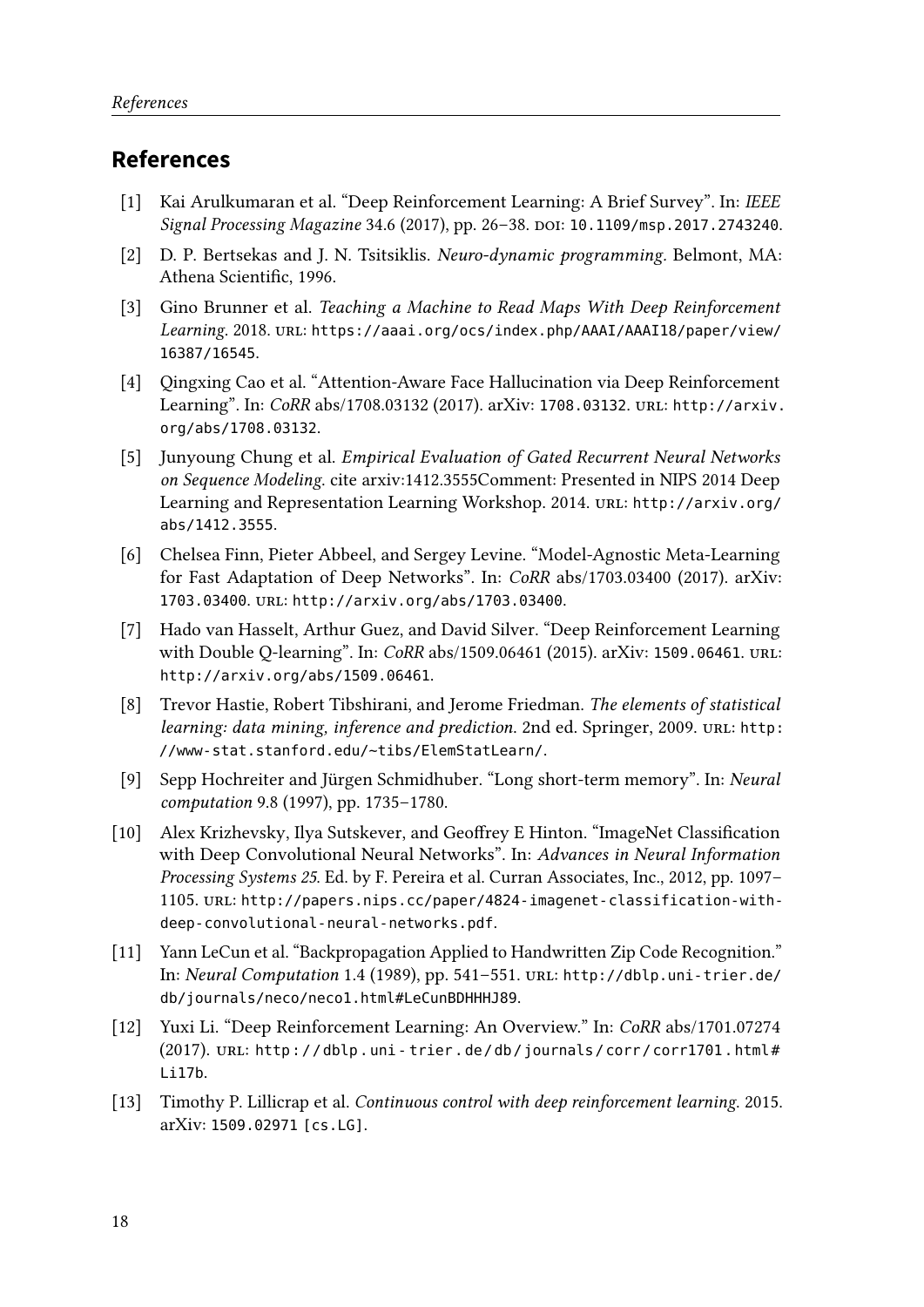- <span id="page-18-13"></span>[14] Jeffrey Mahler and Ken Goldberg. "Learning Deep Policies for Robot Bin Picking by Simulating Robust Grasping Sequences". In: Proceedings of the 1st Annual Conference on Robot Learning. Ed. by Sergey Levine, Vincent Vanhoucke, and Ken Goldberg. Vol. 78. Proceedings of Machine Learning Research. PMLR, Nov. 2017, pp. 515–524.
- <span id="page-18-12"></span>[15] Piotr Mirowski et al. "Learning to Navigate in Complex Environments". In: CoRR abs/1611.03673 (2016). arXiv: [1611.03673](https://arxiv.org/abs/1611.03673). url: <http://arxiv.org/abs/1611.03673>.
- <span id="page-18-2"></span>[16] Tom M. Mitchell. Machine Learning. New York: McGraw-Hill, 1997. isbn: 978-0-07- 042807-2.
- <span id="page-18-4"></span>[17] Volodymyr Mnih et al. "Asynchronous methods for deep reinforcement learning". In: International Conference on Machine Learning. 2016, pp. 1928–1937. URL: [https:](https://arxiv.org/pdf/1602.01783.pdf) [//arxiv.org/pdf/1602.01783.pdf](https://arxiv.org/pdf/1602.01783.pdf).
- <span id="page-18-3"></span>[18] Volodymyr Mnih et al. "Human-level control through deep reinforcement learning". In: Nature 518.7540 (Feb. 2015), pp. 529–533. issn: 00280836. url: [http://dx.doi.](http://dx.doi.org/10.1038/nature14236) [org/10.1038/nature14236](http://dx.doi.org/10.1038/nature14236).
- <span id="page-18-0"></span>[19] Volodymyr Mnih et al. Playing Atari with Deep Reinforcement Learning. NIPS Deep Learning Workshop 2013. 2013. url: <http://arxiv.org/abs/1312.5602>.
- <span id="page-18-10"></span>[20] Romain Paulus, Caiming Xiong, and Richard Socher. "A Deep Reinforced Model for Abstractive Summarization". In: CoRR abs/1705.04304 (2017). arXiv: [1705.04304](https://arxiv.org/abs/1705.04304). url: <http://arxiv.org/abs/1705.04304>.
- <span id="page-18-11"></span>[21] Baolin Peng et al. "Composite Task-Completion Dialogue System via Hierarchical Deep Reinforcement Learning". In: CoRR abs/1704.03084 (2017). arXiv: [1704.03084](https://arxiv.org/abs/1704.03084). url: <http://arxiv.org/abs/1704.03084>.
- <span id="page-18-5"></span>[22] Benjamin Recht et al. "Hogwild: A Lock-Free Approach to Parallelizing Stochastic Gradient Descent". In: Advances in Neural Information Processing Systems 24. Ed. by J. Shawe-Taylor et al. Curran Associates, Inc., 2011, pp. 693-701. url: [http://papers.](http://papers.nips.cc/paper/4390-hogwild-a-lock-free-approach-to-parallelizing-stochastic-gradient-descent.pdf) [nips . cc / paper / 4390 - hogwild - a - lock - free - approach - to - parallelizing](http://papers.nips.cc/paper/4390-hogwild-a-lock-free-approach-to-parallelizing-stochastic-gradient-descent.pdf)  [stochastic-gradient-descent.pdf](http://papers.nips.cc/paper/4390-hogwild-a-lock-free-approach-to-parallelizing-stochastic-gradient-descent.pdf).
- <span id="page-18-9"></span>[23] Tom Schaul et al. Prioritized Experience Replay. 2015. arXiv: [1511.05952 \[cs.LG\]](https://arxiv.org/abs/1511.05952).
- <span id="page-18-1"></span>[24] Jürgen Schmidhuber. "Deep learning in neural networks: An overview". In: Neural Networks 61 (2015), pp. 85-117. ISSN: 0893-6080. DOI: [http://dx.doi.org/10.1016/](https://doi.org/http://dx.doi.org/10.1016/j.neunet.2014.09.003) [j.neunet.2014.09.003](https://doi.org/http://dx.doi.org/10.1016/j.neunet.2014.09.003). url: [http://www.sciencedirect.com/science/article/](http://www.sciencedirect.com/science/article/pii/S0893608014002135) [pii/S0893608014002135](http://www.sciencedirect.com/science/article/pii/S0893608014002135).
- <span id="page-18-7"></span>[25] John Schulman et al. "Proximal Policy Optimization Algorithms". In: CoRR abs/1707.06347 (2017). arXiv: [1707.06347](https://arxiv.org/abs/1707.06347). url: <http://arxiv.org/abs/1707.06347>.
- <span id="page-18-6"></span>[26] John Schulman et al. Trust Region Policy Optimization. 2015. arXiv: [1502 . 05477](https://arxiv.org/abs/1502.05477) [\[cs.LG\]](https://arxiv.org/abs/1502.05477).
- <span id="page-18-8"></span>[27] David Silver et al. "Deterministic Policy Gradient Algorithms". In: Proceedings of the 31st International Conference on International Conference on Machine Learning - Volume 32. ICML'14. Beijing, China: JMLR.org, 2014, I–387–I–395.